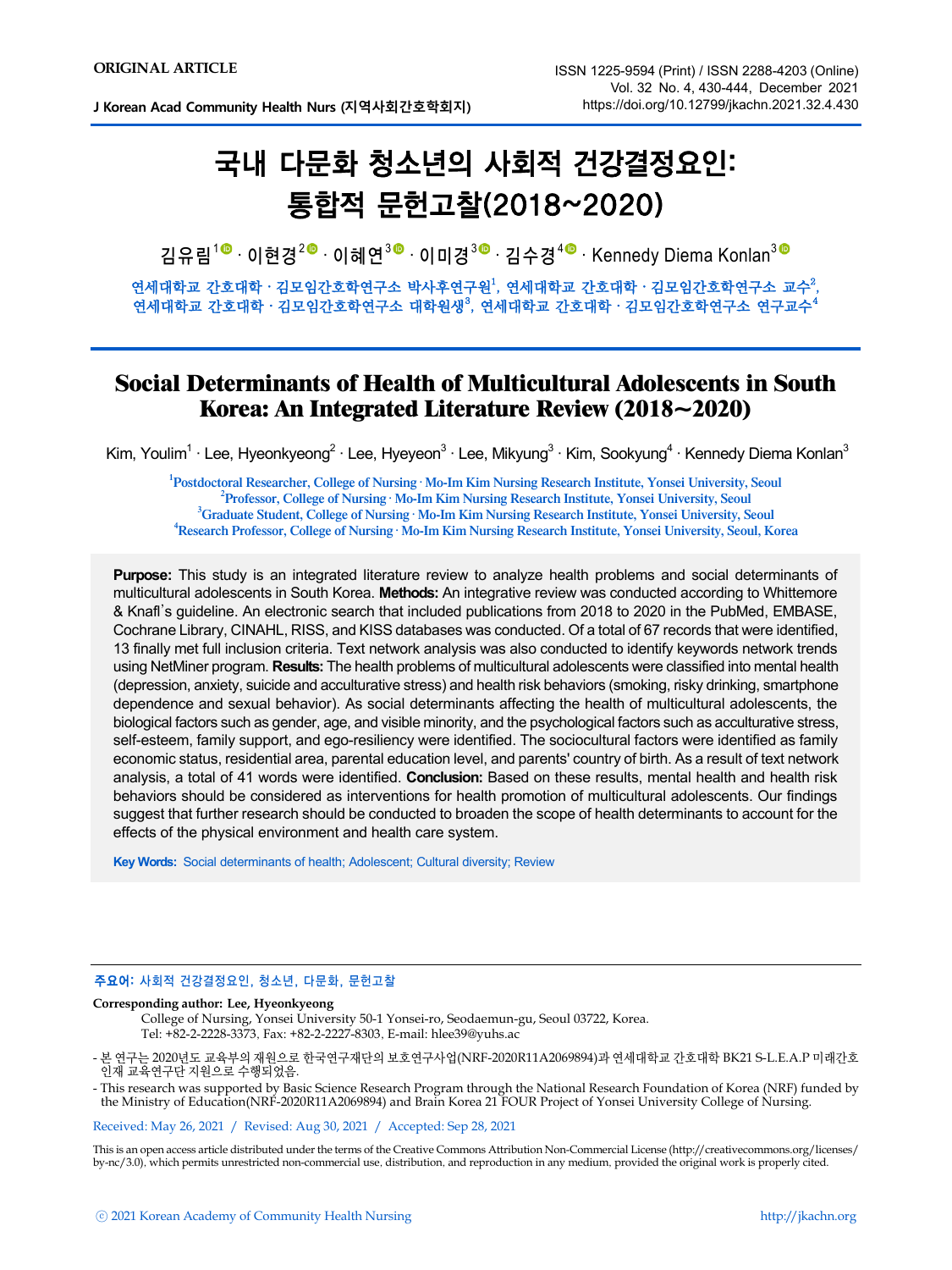# **서 론**

### **1.** 연구의 필요성

우리나라는 2000년대 들어 결혼 이주 여성 및 외국인 노동자 의 유입이 증가하면서 인종 및 민족의 다양성을 보이기 시작하 여 다문화 가정도 지속적으로 증가하고 있다[1]. 2019년 초등 및 중학교 다문화 학생 수는 147,378명으로 작년 대비 7.4% 증 가하여 2012년 다문화 학생 수를 조사를 시작한 이후로 지속적 인 증가 추세를 보였다[2]. 특히 2019년의 전체 초등학생 중 다 문화 가정 초등학생의 비율은 중 ․ 고등학생에 비해 5배 이상 많 은 것으로 보고되었고[3] 다문화 청소년의 비율이 계속 증가할 것으로 전망되어 향후 건강한 청소년 및 성인으로 성장할 수 있 도록 조기부터 이들의 건강에 대한 관심이 필요하다. 다문화청 소년패널조사를 기반으로 7년간 발달추이를 분석한 연구에 의 하면[4] 중학교 진학 후 다문화 가정 청소년에 대한 차별이 심 해지고 우울이 높아지고 삶의 만족도가 낮아지는 경향이 있는 것으로 나타났다.

World Health Organization (WHO)가 제시한 사회적 건 강결정요인의 개념적 기틀[5]에 의하면 건강불평등의 구조적 요인인 개인의 사회경제적 위치(교육, 직업, 소득)와 정치적 맥 락(정부, 정책, 문화 사회적 가치)은 상호 영향을 주는 것으로 나 타났다. 그리고 이러한 구조적 요인은 건강형평성을 위한 중재 요인(주거환경, 작업조건, 식품과 같은 물질적 환경, 건강행태, 심리사회적 요인 및 보건의료)에 영향을 준다. 사회적 건강결정 요인에서 구조적 요인은 개인의 사회적 지위를 형성하는데, 사 회적 지위는 소득, 교육, 직업과 같은 개인적 요인과 인종, 사회 적 계층 등의 사회적 요인들을 포함하고 있다. 이 중 인종적/민 족적 차이는 건강불평등을 야기하는 요인 중 하나이므로 인종 적/민족적 차이로 인한 건강격차를 해소하고 다양한 인종과 민 족의 건강증진을 위해 미국 국립보건원은 다문화 인구집단의 건강연구를 별도로 지원하고 있으며, National Institute on Minority Health and Health Disparities (NIMHD) research framework를 제시하였다[6].

특히 청소년기는 다른 생애주기보다 신체적, 인지적, 심리, 사회적 변화가 발생하는 시기로 부모의 태도, 또래, 학교 등 환 경의 영향을 많이 받으며[7], 청소년 건강은 부모의 경제적 수 준뿐만 아니라 부모의 건강[8], 가족구성원들이 공유하는 환경 적 요인, 구조적 요인도 영향을 받는다[9]. 특히 청소년기의 건 강 격차는 성인기에도 이어지는 것으로 나타나[10] 청소년기 의 건강에 영향을 미치는 복합적인 결정요인을 확인하고 질병

위험을 조기에 예방하는 전략이 필요하다.

우리나라의 다문화 청소년의 건강에 관한 선행연구는 간호 학, 청소년학, 사회복지학 등 다양한 분야에서 시행되었다. 건강 과 관련된 문헌고찰로는 건강 관련 중재 연구 동향[11], 문제행 동 관련 요인 고찰[12] 정신건강 증진 중재 프로그램 고찰[13] 이 있지만 다문화 청소년의 건강문제를 포괄적으로 확인하고 사회적 건강결정요인을 분석한 연구는 제한적이었다. 2021년 에 발표된 다문화 가정 자녀의 연구 동향에 의하면, 총 81편의 분석 논문 중 40.7%(33편)가 청소년 연령인 다문화 자녀를 대 상으로 진행한 연구였는데, 이러한 결과는 중고등학교에 진학 하면서 다문화 가정 청소년이 겪는 어려움을 우려하여 연구가 집중적으로 수행된 것으로 볼 수 있다[14]. 그러므로 다문화 가 정이 증가하고 있는 추세에서 신체적, 정신적 등 다양한 측면에 서 역동적인 변화가 일어나는 청소년의 사회적 건강결정요인인 사회구조요인, 중재요인 및 건강문제를 탐색하는 것은 중요하다. 본 연구에서는 다문화 사회로의 변화 과정 속에서 국내 다문

화 청소년의 건강문제와 건강에 미치는 사회적 결정요인을 조 사한 최근 연구들을 고찰하고자 한다. 또한 문헌고찰의 도구로 써 유용하게 적용되는 텍스트 네트워크 분석을 시행하여 현재 다문화 청소년 건강 연구에서 주로 다루는 개념들을 확인하고 이들의 연결망을 총체적으로 확인하고자 한다. 이를 통해 다문 화 청소년의 사회적 건강결정요인에 대한 통합적인 이해를 도 모하고 인종/민족적 차이로 인해 발생하는 건강불평등 완화 를 위한 연구전략 수립에 기여하고자 한다.

### **2.** 연구목적

본 연구의 목적은 국내 다문화 청소년의 건강문제와 건강에 미치는 사회적 결정요인을 조사한 최근 연구들을 고찰하는데 있다. 연구의 구체적인 목적은 다음과 같다.

- 선정된 문헌의 일반적 특성을 확인한다.
- 국내 다문화 청소년의 건강문제와 사회적 건강결정요인 을 확인한다.
- 국내 다문화 청소년의 사회적 건강결정요인으로 사용된 키워드 간의 네트워크를 확인한다.

# **연구방법**

### **1.** 연구설계

본 연구는 국내 다문화 청소년의 건강문제와 사회적 건강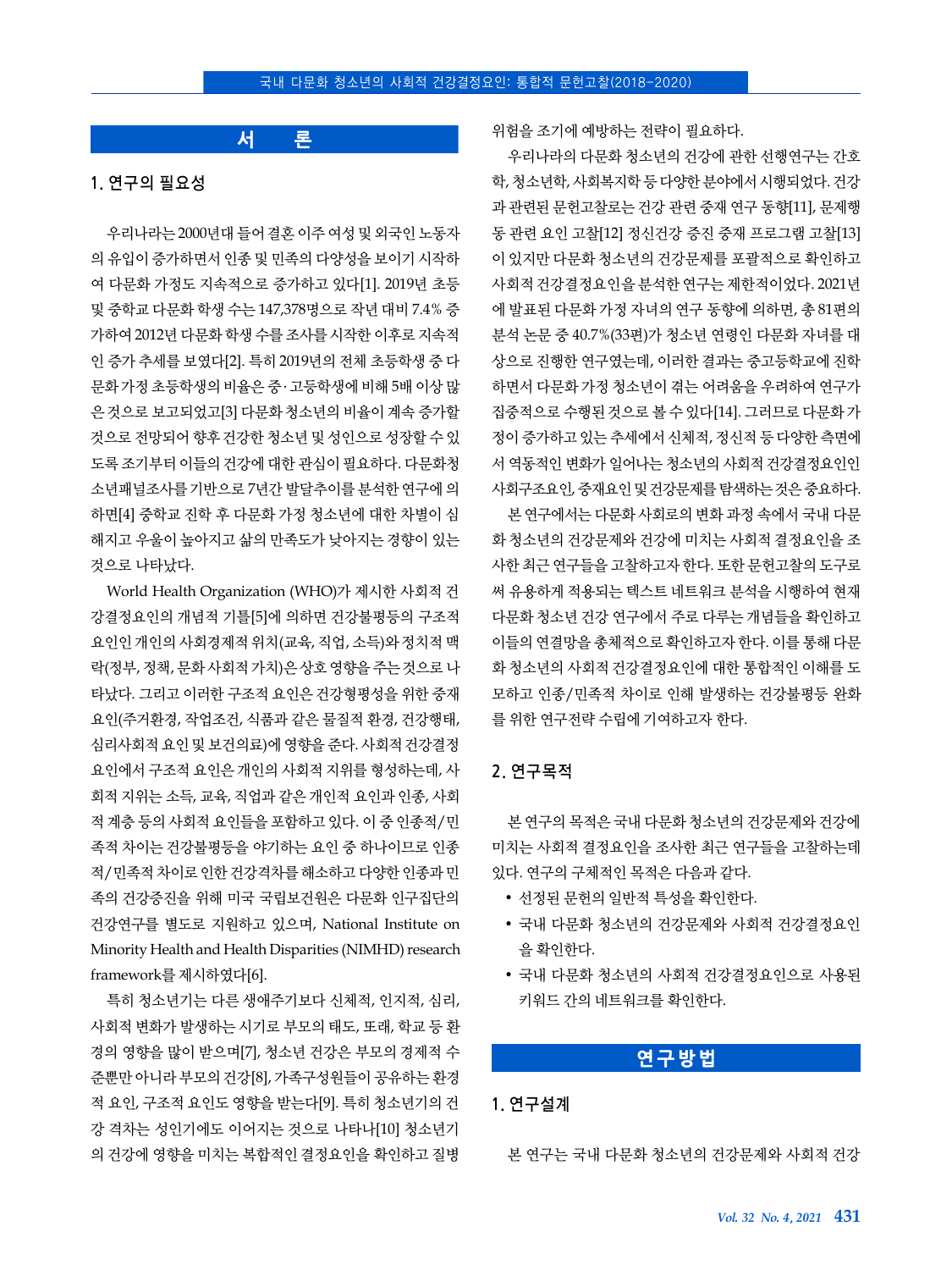결정요인을 조사한 연구를 통합적으로 고찰한 문헌분석 연구 이다.

# **2.** 연구방법

본 연구에서는 Whittemore와 Knafl [15]이 제시한 지침에 따라 연구문제 확인(problem, identification), 문헌검색 및 선 정(literature search), 문헌 평가(data evaluation), 문헌 분석 (data analysis), 문헌 제시(data presentation)의 5단계로 시행 하였다. 최종 선정된 논문의 질은 Kangasniemi 등[16]에서 제 시한 연구목적에 대한 명확한 기술, 연구설계에 대한 충분한 설 명, 연구방법의 적절성, 이론적 기틀 제시, 연구의 제한점 기술, 연구의 의의 제시와 같은 6가지의 기준을 이용하여 평가하였다.

### **1)** 연구문제 확인

통합적 문헌고찰의 첫 번째 단계는 연구를 통해 확인하고자 하는 현상을 명확히 규정하는 것이며 본 연구에서는 국내 다문 화 청소년의 주요 건강문제와 사회적 건강결정요인을 확인하 는 것으로 구체적인 문제는 다음과 같다. (1) 다문화 청소년의 주요 건강문제는 무엇인가? (2) 다문화 청소년의 사회적 건강 결정요인은 무엇인가?

### **2)** 문헌검색 및 선정

문헌의 구체적인 선정기준은 (1) peer-review를 거쳐 국내 외 학술지에 게재된 연구, (2) 국내 거주하는 만 13~18세의 다 문화 청소년, (3) 건강문제, 즉 신체적 및 정신건강, 건강 위험 행위(흡연, 음주, 성 행태, 스마트폰 의존)를 종속변수로 설정 한 연구, (4) 대상자의 일반적 특성을 포함하여 건강과 관련 있 는 독립 변수를 조사한 연구, 배제기준은 (1) 질병을 앓고 있는 환자, (2) 성소수자, (3) 건강결정요인으로 인종/민족 차이만 조사한 연구, (4) 실험연구, 문헌고찰, 학위논문, 보고서, 편집 자 편지, 학술대회 초록 등에 해당하는 연구는 제외하였다.

문헌 검색은 2018년부터 2020년까지 학술지에 게재된 연 구 논문을 대상으로 하였다. 사회적 건강결정요인은 시간에 따라 변화하고 조정될 수 있으며[6], 2018년에 발표된 한국 다문화 가정 학생의 문제행동 관련 요인에 관한 체계적 문 헌고찰[12]에서 검토한 문헌 이후 조사된 다문화 청소년의 건강문제와 사회적 건강결정요인을 확인하고자 최근 3년으 로 검색 연도를 제한하였다. 검색엔진은 국외 데이터베이스 인 PubMed, EMBASE, Cochrane Library, CINAHL과 국 내 데이터베이스인 RISS (한국교육학술정보), KISS (한국

학술정보)를 이용하였다. 영문 검색어 선정은 Medical Subject Headings로 검색된 'Social Class', 'Social Determinants of Health', 'Socioeconomic Factors', 'Ethnic Groups', 'Minority Groups'를 AND와 OR로 조합하여 검색하였으며, 국외 저널 에 게재된 국내 다문화 청소년 대상 연구의 주요어에서 주로 포 함된 'multicultural'을 검색식에 추가하였다. 국문 검색어는 '다문화', '청소년', '건강', '결혼이주여성', '자녀', '건강'을 검색 어로 조합하였다. 검색필드는 초록 및 제목으로 설정하였으며, 검색 필터에서 Adolescent (13~18 years), Child (0~18 years) 를 지정하였다(Appendix 1).

이를 통해 초기 검색 결과에서 국내 데이터베이스 RISS와 KISS에서 55편을 확인하였으며, 국외 저널에 발표된 문헌 초록 에서 "Korea"가 검색된 문헌 24편을 추출하여, 국내 문헌 55편 과 함께 79편의 제목과 초록을 검토함으로써 선정기준 부합 여 부를 확인하였다. 논문의 선정은 연구자 2명이 독립적으로 실시 하였으며, 최종적으로 13편의 문헌을 선정하였다(Appendix 2). 문헌 선정과정은 Figure 1과 같다.

#### **3)** 문헌 평가

최종 선정된 논문을 두 명의 연구자가 질 평가 기준에[16] 따 라 독립적으로 질 평가를 실시하였고, 의견 불일치가 있는 경우 논의를 통해 일치된 결과를 도출하였다. 질 평가 기준의 내용은 연구목적 제시, 연구설계 및 방법의 기술, 이론적 기틀, 연구의 제한점 및 의의 제시에 관한 6가지 구조적 방법론 영역을 기반 으로 "충분", "불충분" 또는 "보고되지 않음"으로 평가하였다.

### **4)** 문헌분석

본 연구의 문헌분석은 NIMHD research framework [6]를 기초로 연구자들이 수정 ․ 보완한 기틀을 토대로 이루어졌다. NIMHD [6]는 소수민족 인구집단의 건강을 이해하고 건강 격 차를 감소시키는 결정요인들을 개념화하고 다면적인 건강결정 요인들을 도식화한 NIMHD research framework을 제시하였 다. NIMHD [6]의 research framework에서 제시한 건강결정요 인 영역은 5가지로 생물학적(Biological), 행동적(Behavioral), 물리적 및 건조환경(Physical/Built Environment), 사회문화 적 환경(Sociocultural Environment), 보건의료시스템(Healthcare System)으로 구성되고, 결정요인의 수준은 개인(Individual), 대인 간(Interpersonal), 지역사회(Community) 및 사회 (Societal)로 구분된다. 그리고 최종 건강결과는 개인 건강, 가 족 및 조직 건강, 지역사회 건강, 인구집단 건강으로 로 제시되 었다. 본 연구에서는 다문화 청소년의 건강문제를 건강결과뿐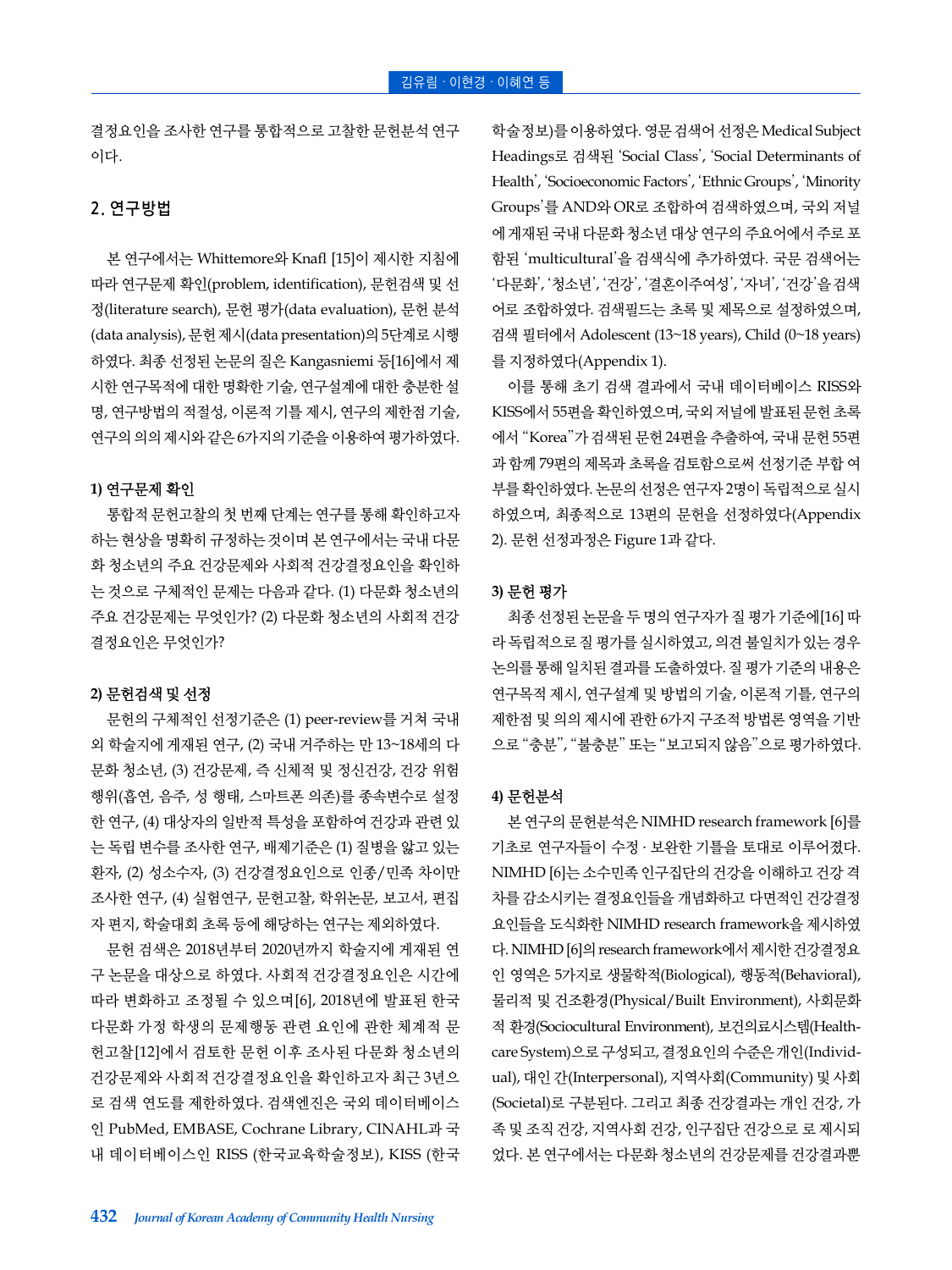### 국내 다문화 청소년의 사회적 건강결정요인: 통합적 문헌고찰(2018-2020)



만 아니라 건강 위험 행위를 포함하여 정의하였으므로 문헌분 석 틀의 건강결정요인 영역에서 행동적 영역을 제외하였다. 또 한, WHO's Commission on Social Determinants of Health [5]의 사회적 건강결정요인 개념적 기틀을 반영하여 건강결정요 인으로 심리적(psychological) 영역을 추가하였다. 이를 토대 로 두 명의 연구자가 논문을 읽고 다문화 청소년의 건강결과로 제시된 건강문제와 사회적 건강결정요인을 확인하였다.

다문화 청소년의 사회적 건강결정요인으로 확인된 키워드 를 추출하기 위해 텍스트마이닝을 통하여 키워드 추출 및 표준 화 작업을 실시하였다. 텍스트마이닝 프로그램인 NetMiner ver. 4.0(NetMiner, Cyram Inc., Korea)을 이용하여 논문 초 록에서 키워드를 추출하고 키워드 네트워크 분석을 하였다. 키워드의 표준화 작업을 위해 다문화 청소년의 사회적 건강결 정요인과 무관한 단어(예: Multicultural adolescent, Survey,

Korean 등)와 통계 용어(SPSS, likelihood, logistic, data, odds 등)는 제외어로 선정하고 복수형과 단수형, 대문자와 소문자 등 은 하나의 단어로 통일하였다. 제외어와 유의어를 필터링한 뒤 명사와 형용사 대상으로 형태소를 추출한 결과 총 186개의 단어 와 출현 범위 빈도는 1~25회였다. 본 연구에서는 출현빈도가 1 회이거나 분석에 부적절한 단어를 제외하고 2회 이상 출현한 단 어[17] 47개를 확인하였다. 선행연구를[18] 참조하여 맥락구 조의 해석을 높이고자 문장 범위에서 등장한 단어를 연결하여 바로 옆 단어뿐만 아니라 그다음 단어까지 연결하도록 window size를 3으로 설정하였으며, 1번 이상 함께 등장한 관계 를 모두 추출하였다. 단어의 등장 순서와 상관없이 단어 간 네트 워크를 구성하였으며 동일한 단어 간 관계는 제외하였다. 최종 선정된 키워드 56개에서 링크는 일원 모드로 설정하여 단어 간 네트워크를 표현하였으며, 핵심 키워드를 확인하기 위해 중심성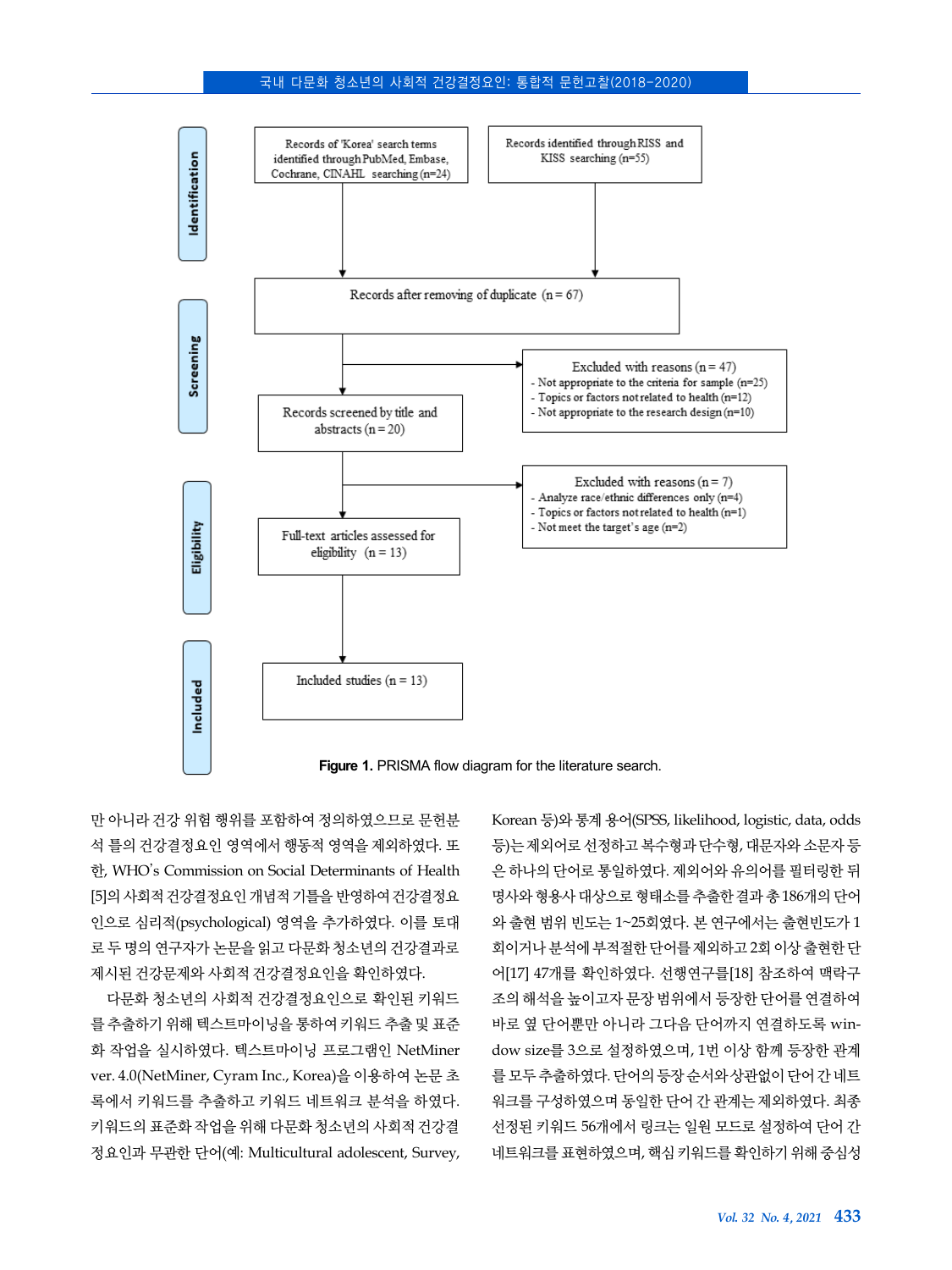분석을 실시하였다. 추가적으로 자주 사용된 단어의 집합에서 나타내는 주제를 확인하기 위해 응집성 분석을 실시하였다.

### **5)** 결과 제시

Whittemore와 Knafl [15]은 문헌고찰의 결과를 표 또는 그 림 형태로 제시할 경우 연구결과에 대한 논리적 흐름을 보다 간 결하게 확인할 수 있다고 하였으므로, 문헌고찰 표와 이미지를 통해 문헌분석 결과를 제시하였다.

# **연구결과**

# **1.** 연구대상 논문의 일반적 특성 및 방법론적 평가

분석 대상으로 선정된 13편의 문헌의 일반적 특성은 Table 1과 같다. 2018년에 발표된 연구는 3편(23.0%), 2019년은 5편 (38.5%), 2020년 5편(38.5%)으로 확인되었다. 자료의 종류는 12편(92.3%)의 연구가 국내 공공데이터(청소년건강행태조사, 다문화청소년패널조사)를 활용한 이차자료분석 연구였으며, 나머지 1편(7.7%)은 연구자가 대상자를 모집하여 자료를 수집 하였다. 다문화 청소년만 대상으로 한 연구가 10편(76.9%), 다 문화와 비다문화 청소년을 모두 대상자로 선정한 연구는 3편 (23.1%)이었으며, 중고등학생을 모두 포함한 연구가 9편(69.2%) 으로 가장 많았다.

| Table 2. Results of Quality Assessment of the 13 Studies | (N=13) |
|----------------------------------------------------------|--------|
|                                                          |        |

본 연구에서 선정된 문헌의 방법론적 질 평가 결과로(Table 2), 13편 모두 연구목적, 연구설계 및 방법을 명확하게 기술하 였다. 이론적 기틀을 제시한 문헌은 총 3편(23.0%)으로 2편은 '스트레스 과정 모델'을 적용하였다. 연구의 제한점과 연구의 의의를 충분히 기술한 문헌은 각각 11편이었으며, 연구의 목 적, 설계, 대상자, 결정요인, 주요 결과 등을 정리한 내용은 Appendix 3과 같다.

**Table 1.** General Characteristics of Selected Studies (*N*=13)

| Variables           | Categories                                                      | $n$ (%)                       |  |
|---------------------|-----------------------------------------------------------------|-------------------------------|--|
| Publication<br>year | 2018<br>2019<br>2020                                            | 3(23.0)<br>5(38.5)<br>5(38.5) |  |
| Data type           | Secondary data<br>Primary data                                  | 12(92.3)<br>1(7.7)            |  |
| Participants        | Multicultural adolescents<br>Multicultural + Korean adolescents |                               |  |
| Gender              | <b>Both</b>                                                     | 13<br>(100.0)                 |  |
| Age                 | Elementary+Middle school grade<br>(5~7th)                       | 1(7.7)                        |  |
|                     | Elementary+Middle+High school<br>grade $(5~10th)$               | 1(7.7)                        |  |
|                     | Middle school grade (7~9th)                                     | 2(15.4)                       |  |
|                     | Middle+High school grade (7~12th)                               | 9(69.2)                       |  |

| Methodological<br>details                | Eun<br>(2019) | Han<br>(2019) | Jang<br>(2018) | Lee<br>$(2018)^{a}$ | Lee<br>$(2018)^{b}$ | Lee,<br>$R-H$<br>(2019) | Lee,<br>$Y-S$<br>(2019) | Park<br>(2019) | Jang<br>(2020) | Park<br>(2020) | Son<br>(2020) | Song,<br>$M-K$<br>(2020) | Song,<br>$S-T$<br>(2020) |
|------------------------------------------|---------------|---------------|----------------|---------------------|---------------------|-------------------------|-------------------------|----------------|----------------|----------------|---------------|--------------------------|--------------------------|
| Aims and<br>objectives<br>clearly stated | Y             | Υ             | Y              | Y                   | Υ                   | Y                       | Y                       | Y              | $\mathbf Y$    | Y              | Y             | Υ                        | Y                        |
| Study design<br>adequately<br>described  | $\mathbf Y$   | $\mathbf Y$   | $\mathbf{Y}$   | Y                   | $\mathbf{Y}$        | $\mathbf{Y}$            | $\mathbf Y$             | $\mathbf{Y}$   | $\mathbf{Y}$   | Y              | $\mathbf{Y}$  | $\mathbf{Y}$             | $\mathbf{Y}$             |
| Research<br>methods<br>appropriate       | $\mathbf Y$   | $\mathbf Y$   | $\mathbf Y$    | $\mathbf Y$         | $\mathbf Y$         | $\mathbf Y$             | Y                       | $\mathbf Y$    | Y              | Y              | $\mathbf Y$   | $\mathbf Y$              | $\mathbf Y$              |
| Explicit<br>theoretical<br>framework     | $\mathbf{Y}$  | $\mathbf Y$   | NR             | NR                  | <b>NR</b>           | NR                      | NR                      | $\mathbf{Y}$   | <b>NR</b>      | NR             | NR            | NR                       | <b>NR</b>                |
| Limitations<br>presented                 | Y             | Y             | $\mathbf Y$    | Y                   | Y                   | $\mathbf{Y}$            | Y                       | Y              | Y              | ${\bf P}$      | ${\bf P}$     | $\mathbf Y$              | Y                        |
| Implications<br>discussed                | $\mathbf Y$   | $\mathbf{Y}$  | $\mathbf{Y}$   | $\mathbf{Y}$        | $\mathbf Y$         | $\mathbf{Y}$            | $\mathbf{P}$            | $\mathbf{Y}$   | $\mathbf{Y}$   | $\mathbf Y$    | $\mathbf{P}$  | $\mathbf{Y}$             | $\mathbf{Y}$             |

Y=yes; P=Poor; NR=not reported.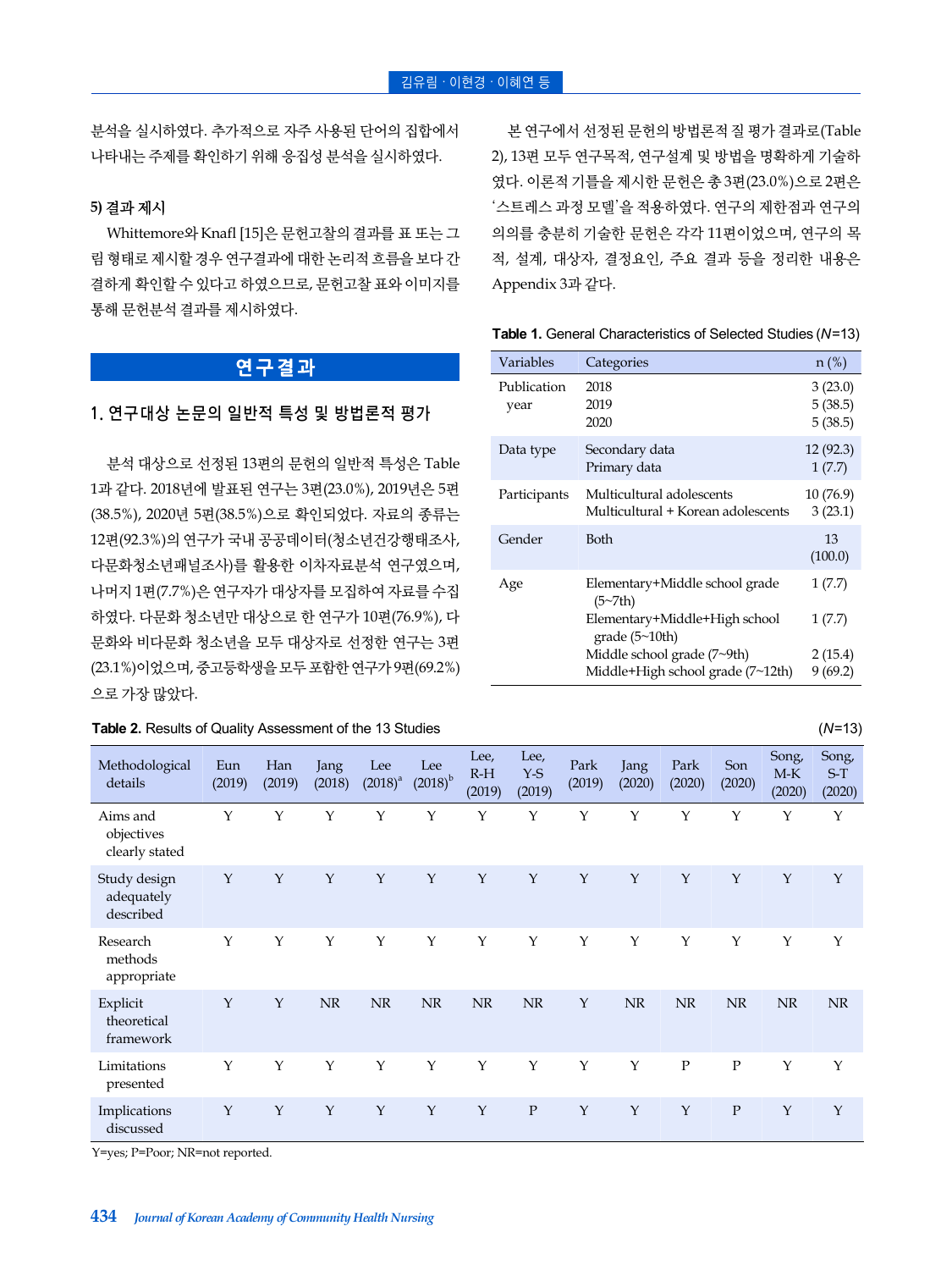### **2.** 다문화 청소년의 건강문제

다문화 청소년의 건강결과로 제시된 건강문제는 NIMHD 의 research framework [6]에 따라 개인, 가족 및 조직, 지역사 회, 인구집단 건강으로 분류하였다. 13편의 연구에서 제시한 다문화 청소년의 건강문제는 모두 건강결과 중 개인 영역에 해 당되었으며 가족 및 조직, 지역사회, 인구집단의 문제는 확인 되지 않았다. 다문화 청소년의 건강문제는 정신건강이 9편(우 울[19-23], 불안[21], 문화적응 스트레스[24], 자살위험: 자살생 각, 계획 및 시도[25-27]), 건강위험행위가 4편(스마트폰 과의 존[28], 흡연[29], 위험음주[30], 성행위[31])으로 확인되었다.

다문화 청소년의 사회적 건강결정요인은 개인, 대인 간 수준 의 총 17개의 요인으로 확인되었으며 지역사회 및 사회 수준의 결정요인은 관찰되지 않았다. 개인 수준 중 생물학적 영역은 3가지로 성별, 연령, 가시적 소수민족이었고, 심리적 영역은

**3.** 다문화 청소년의 사회적 건강결정요인

3가지로 자아존중감, 자아회복력이었다. 대인 간 수준 중 심리 적 영역은 5가지로 스트레스, 문화적응 스트레스, 가족지지, 친 구지지, 폭력피해 경험이 확인되었다. 사회문화적 영역은 가족 과 동거 여부(한 부모, 조부모 가정), 가정의 경제적 상태, 거주 지역, 부모의 교육 수준, 부모의 출신 국가 및 양육태도로 6가지 요인이 확인되었다(Figure 2)

### **4.** 텍스트 네트워크 분석

### **1)** 전체 키워드 네트워크

최종 선정된 13개의 논문 초록의 표준화작업을 통해 최종 결 정된 키워드는 53개였고, 키워드 네트워크 개수는 121개로 확 인되었다. 가장 출현빈도가 높은 키워드는 'depression'으로 25회 출현하였으며, 'stress', 'suicide', 'behavior', 'smoking' 으로 빈도가 높았다. 링크 수를 전 처리하기 위해 동시 등장한 문장 수를 2개로 설정한 결과 키워드 네트워크는 121개에서 41 개로 축소되었다.



**Figure 2.** Domain of social determinants of health in multicultural adolescents.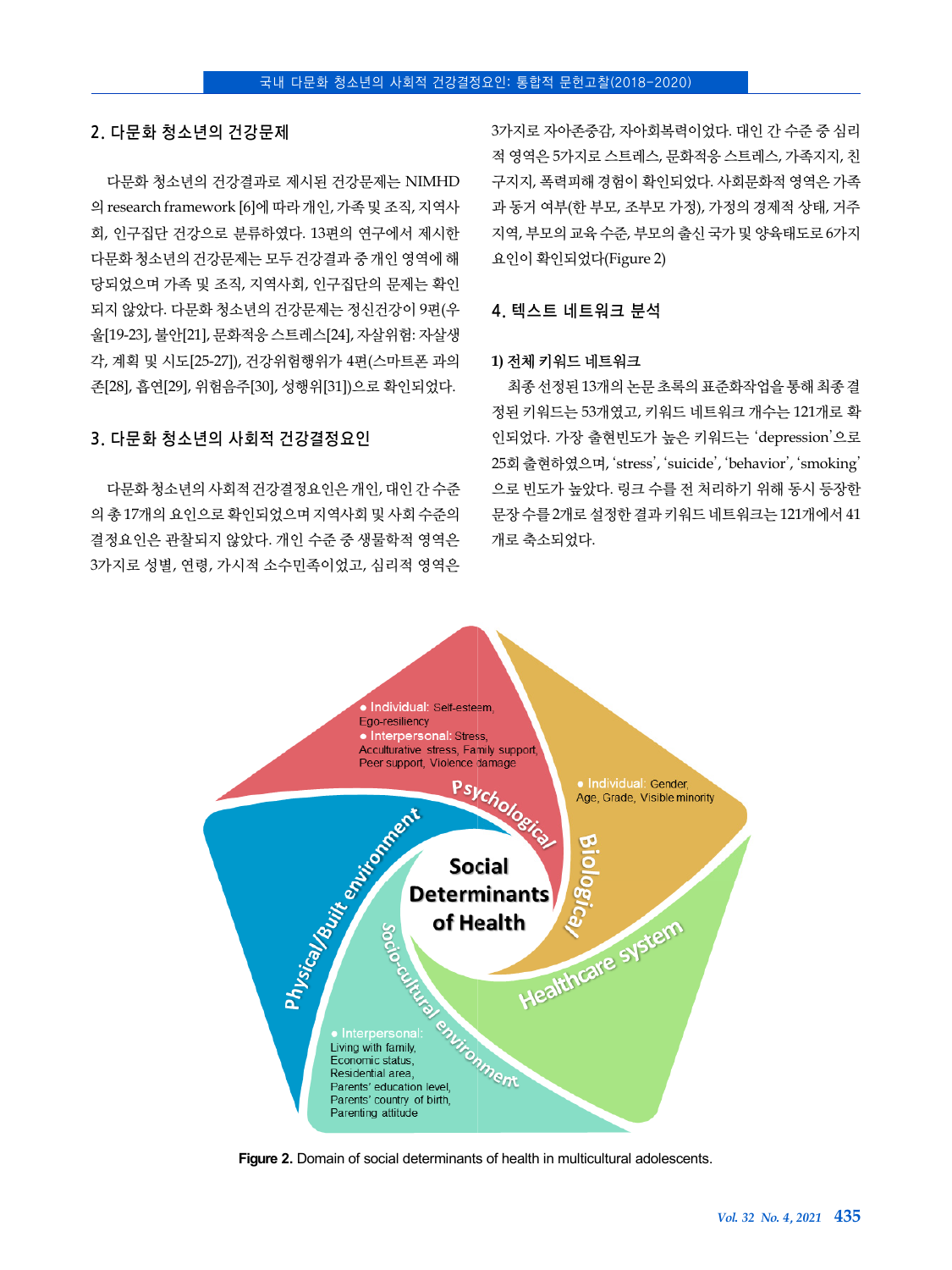### **2)** 중심성 분석

핵심키워드 추출하기 위해 네트워크의 연결중심성과 매개 중심성을 분석하였다. 연결중심성이 높을수록 다양한 단어들 과 연결되는 것이며 네트워크에서 중심에 위치하므로 핵심 키 워드로 볼 수 있다. 연결중심성(degree centrality)의 평균은 0.03, 분산은 0.03, 연결중심화 지수는 10.9%였다. 다른 단어와 다양하게 주로 사용되어 연결중심성이 높은 키워드는 'suicide' 로 연결중심성이 0.14였고 다음으로는' 'depression', 'smoking'이 동일하게 0.10이었다. 'suicide'와 주로 연결된 단어는 'behavior', 'attempt', 'smoking', 'ideation'이 확인되었다. 'depression' 과 연결된 단어는 'smoking', 'life-satisfaction', 'acculturative', 'stress', 'mediating'이 확인되었다. 'smoking' 과 연결된 단어는 'depression', 'behavior', 'suicide', 'violence', 'victimization'이 확인되었다.

매개중심성 분석은 서로 다른 주제를 나타내는 키워드를 확 인하는 것으로, 매개중심성이 높을수록 주제의 확장을 설명하 는 핵심 키워드로 간주할 수 있다. 서로 다른 주제를 연결하는 단어를 확인하기 위해 매개중심성(Betweenness centrality) 분석을 한 결과 평균은 0.01, 분산은 0.03, 매개중심화 지수는 12.4%였다. 매개중심성이 가장 높은 키워드는 'smoking' 으로 매개중심성이 0.13이었으며 다음으로 매개중심성이 높 은 단어는 'depression', 'suicide', 'violence', 'stress' 등이 확 인되었다. 'smoking'을 매개로 연결된 단어는 depression', 'behavior', 'suicide', 'violence'로 확인되었다.

### **3)** 응집성 분석

자주 함께 사용된 단어들의 링크를 통해 주제 그룹을 확인하 고자 응집성 분석을 실시하였다(Figure 3). 서로 링크가 끊이 지 않는 노드의 집합 중 클러스터 내 밀도는 높고 클러스터 간 밀 도가 낮은 Modularity 값으로 8.45을 선택하였으며, 총 2개의 클러스터가 확인되었다. 첫 번째 클러스터에는 'depression', 'stress', 'acculturative', 'life-satisfaction', 'smartphone overdependence' 등 11개의 노드로 구성되었고, 두 번째 클러스터 에는 'smoking', 'suicide', 'behavior', 'violence' 등 14개 노 드가 확인되었다.

### **논 의**

국내 다문화 청소년의 수가 증가함에 따라 이들의 건강 관련 연구도 증가하고 있는 추세이다. 하지만 다문화 청소년의 건강 을 주제로 진행된 다양한 연구들의 동향과 이들의 사회적 건강



Note. The larger-size circles means high frequency of occurrence.

**Figure 3.** Component network analysis.

결정요인을 분석하여 과학적 근거로 제시한 연구는 제한적이 었다. 따라서 본 연구는 국내 다문화 청소년의 건강문제와 관련 된 13편의 연구를 고찰하여 이들의 사회적 건강결정요인을 확 인하고 향후 다문화 청소년 대상 지역사회 보건복지 서비스와 중재연구에서 적용할 수 있는 근거자료를 제공하였다는 점에 서 의의가 크다.

국내 ․ 외 데이터베이스를 통해 총 13편의 문헌을 고찰한 결 과, 다문화 청소년의 정신건강이 주요 문제로 제시되었다. 다 문화 청소년의 정신건강 관련 다수의 문헌을 고찰한 연구결과 [32]와 마찬가지로 다문화 청소년은 비다문화 청소년에 비해 정신건강 측면에서 위험수준이 높고 가족, 학교, 사회적 관계 등 청소년을 둘러싼 주변 환경에 밀접한 영향을 받는 것으로 나 타났다. 다문화 청소년의 7년간 발달추이를 분석한 연구에 의 하면[4] 중학교 진학 후 우울 수준이 높아지는 것으로 나타났는 데, 이와 마찬가지로 본 연구에서도 연결중심성이 높은 키워드 로 'suicide', 'depression'이 확인되었으므로 키워드 네트워 크 분석결과가 다문화 청소년을 포함한 우리나라 청소년의 정 신건강 문제를 잘 반영하고 있음을 나타낸다. 또한, 청소년기 의 우울과 건강위험행위에 관한 종단적 연구를 텍스트 마이닝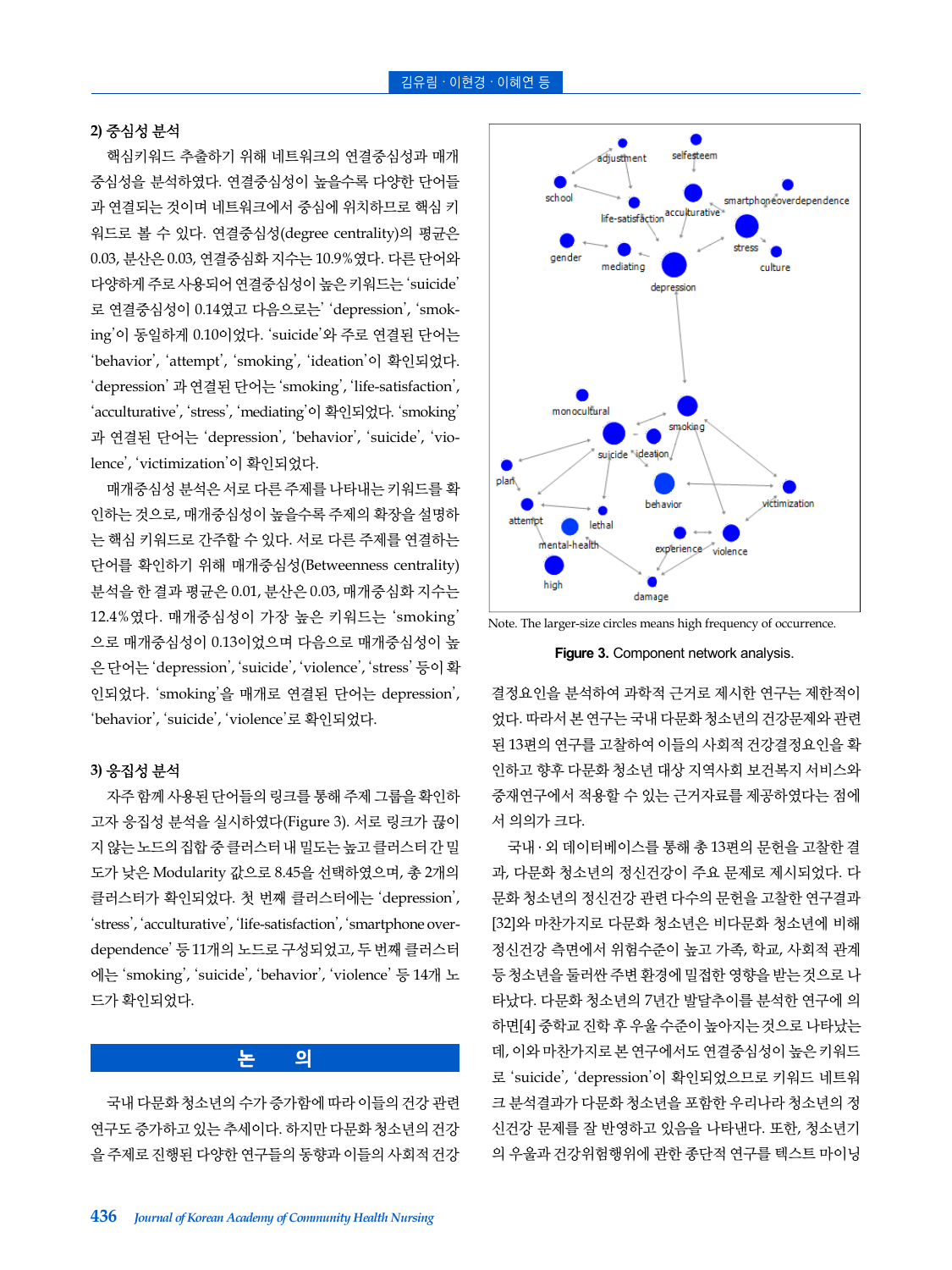한 문헌[33]에서는 청소년기의 우울과 니코틴, 알코올 사용이 연관이 높은 것으로 나타났다. 이러한 결과는 본 연구의 텍스트 마이닝 결과를 지지하는 것으로 다문화 청소년의 우울증 조기 발견과 개입은 흡연과 음주의 건강위험행위를 예방할 수 있음 을 시사한다.

본 연구에서 확인된 다문화 청소년의 사회적 건강결정요인 은 개인 수준의 경우 생물학적, 심리적으로 분류되었으며, 대 인 간 수준에서는 심리적, 사회문화적 영역에서 결정요인이 확 인되었다. 개인적 결정요인 중 생물학적 요인에 해당하는 성별 의 경우 다문화 여성 청소년이 우울[22], 자살 위험이 높은 것으 로 나타났으며[27], 남자 청소년이 스트레스에 의한 스마트폰 과의존 수준이 높은 것으로 나타나[28], 다문화 청소년의 건강 증진 중재 계획 시 젠더 기반의 접근이 필요한 것으로 확인되었 다. 또한 중학생에 비해 고등학생이 성 경험의 빈도가 높고[31] 자살위험이 높은[26] 반면에 중학생이 고등학생에 비해 스트 레스에 의한 스마트폰 과의존 수준이 높은 것으로 나타나[28], 성장발달을 고려하여 연령별로 건강문제와 위해 요소를 파악 하는 것이 필요할 것으로 사료된다.

한편, 본 연구의 분석 대상 문헌에서는 물리적 및 건조환경, 보건의료시스템 영역의 건강결정요인은 확인되지 않았다. 국 외의 경우, 다양한 인종과 민족의 청소년을 대상으로 사회적 건강결정요인을 조사한 연구에서는 청소년이 거주하며 생활 하는 곳과 깊게 관련된 5가지의 사회적 및 신체적 영역인 '건강 관리, 경제적 안정성, 이웃과 구축 환경, 교육, 사회 및 지역사회 맥락'으로 제시하였는데[34], 이러한 청소년의 건강은 사회적 결정요인의 부분적인 측면(예: 경제적 안정성, 교육, 이웃 및 주 거 환경, 지역사회 환경 등)에서 불이익을 받는 경향이 있는 것 으로 나타났다. 이렇듯 사회적 건강결정요인의 영역 간 차이는 지역사회의 건강불평등을 심화시키며 개인의 신체적 및 정서 적 건강결과에 위험을 가중시킬 수 있다[35]. 국외의 경우 소수 민족 청소년의 사회적 건강결정요인으로 물리적 및 건조환경 (예; 패스트푸드점 위치, 레크레이션 공간 등)[36]과 의료이용 시설과 연관된 건강문해력[37]이 확인되었으므로 추후 국내 다문화 청소년의 사회적 건강결정요인을 물리적 및 건조환경 영역까지 확대하여 조사한 연구가 필요하다고 보인다. 특히 NIMHD의 research framework [6]에 따르면 집단의 건강 격 차를 줄이려면 개인의 건강 및 건강에 미치는 영향요인에 초점 을 맞추는 것이 아니라 인구집단 특수성을 반영한 사회적 건강 결정요인을 고려하는 것이 중요하다고 강조하였다. 그러므로 추후 다문화 청소년의 건강증진을 위한 연구수행 시 집단이 가 지는 특수성을 고려하여 건강문제와 이와 관련된 복합적인 사 회적 건강결정요인을 확인할 필요가 있다.

본 연구에서 건강위험행위를 건강문제로 간주하고 결정요 인을 분석하였더라도 일부 문헌[27,30,31]에서는 건강위험행 위를 건강에 영향을 미치는 행동적 건강결정요인으로 보고하 였다. 다문화 청소년의 흡연과 같은 건강위험행위가 우울, 자 살생각과 같은 정신건강에 영향을 미치는 결정요인으로 보고 되었다[27]. 이는 사회적 건강결정요인을 설명하는 NIMHD research framework나 WHO 개념적 기틀에서 제시한 관련 성을 지지하는 결과로 볼 수 있다. 또한, 자살위험, 위험음주, 성 경험과 같은 건강위험행위들은 결코 독립적이지 않고 상호작 용하는 패턴을 보여주었다. 사회적 건강결정요인 사이에는 복 잡한 피드백 고리가 존재하므로[38] 다문화 청소년의 건강격 차를 줄이고 건강수준 향상을 위한 실무, 정책, 연구는 다문화 청소년의 특수한 맥락을 이해하며 이들의 건강과 관련된 사회 문화적 환경, 물리적 및 건조환경 등 주변 환경체계와의 상호 작용을 고려해야 할 것이다.

NIMHD research framework는 인구사회학적 특성, 언어 능력 제한, 문화적 정체성, 차별 등의 사회문화적 환경의 결정 요인으로 인해 ethnic/minority의 건강 격차가 발생할 수 있 다고 하였으므로, 비다문화 청소년과 사회적 건강결정요인의 차이가 발생할 수 있다. 본 연구에서 검토한 문헌에서는 비다문 화 청소년과 대조적으로 다문화 청소년은 연령이 높을수록 자 살시도 위험이 높고[26] 비다문화 청소년에 비해 부모님의 학력 수준이 우울감에 미치는 영향이 높은 것으로 나타났다[23,30]. 이러한 결과는 청소년의 일차적 사회적 환경인 가정의 부모의 '다문화' 특성의 영향력이 연령이 증가함에 따라 자살, 우울 등 정신건강에 크게 작용하므로 다문화 청소년이 성장함에 따라 사회적 환경의 다양한 영향요인을 고려하여 정신건강문제에 대한 예방적 성장환경을 조성해야 할 필요성을 시사한다. 국외 의 경우 부모의 신체활동 참여[39], 알코올 남용[40] 등 부모의 건강행위가 청소년의 사회적 건강결정요인으로 확인되었는 데, 상대적으로 본 연구에서 확인한 국내 연구의 경우 부모의 건강 관련 요인에 대한 조사가 제한적인 것으로 나타났다. 부모 가 자녀의 건강행위에 강한 영향을 미친다는 메타분석 결과 [41]를 근거로 본 연구는 다문화 청소년의 건강증진을 위해 대 인 간에 해당하는 부모의 건강 관련 특성의 탐색이 필요함을 제 시하는데 의의를 가진다. 아울러, 사회적 수준의 영역에서 의 료 시스템 영역에 해당하는 청소년 건강 관련 정책과 복지 서비 스는 개인, 또래와 부모를 포함한 대인 간, 지역사회, 사회구조 의 포괄적인 접근이 제시되어야 할 것이다.

본 연구에서 분석한 13편의 연구 중 12편의 연구는 국가에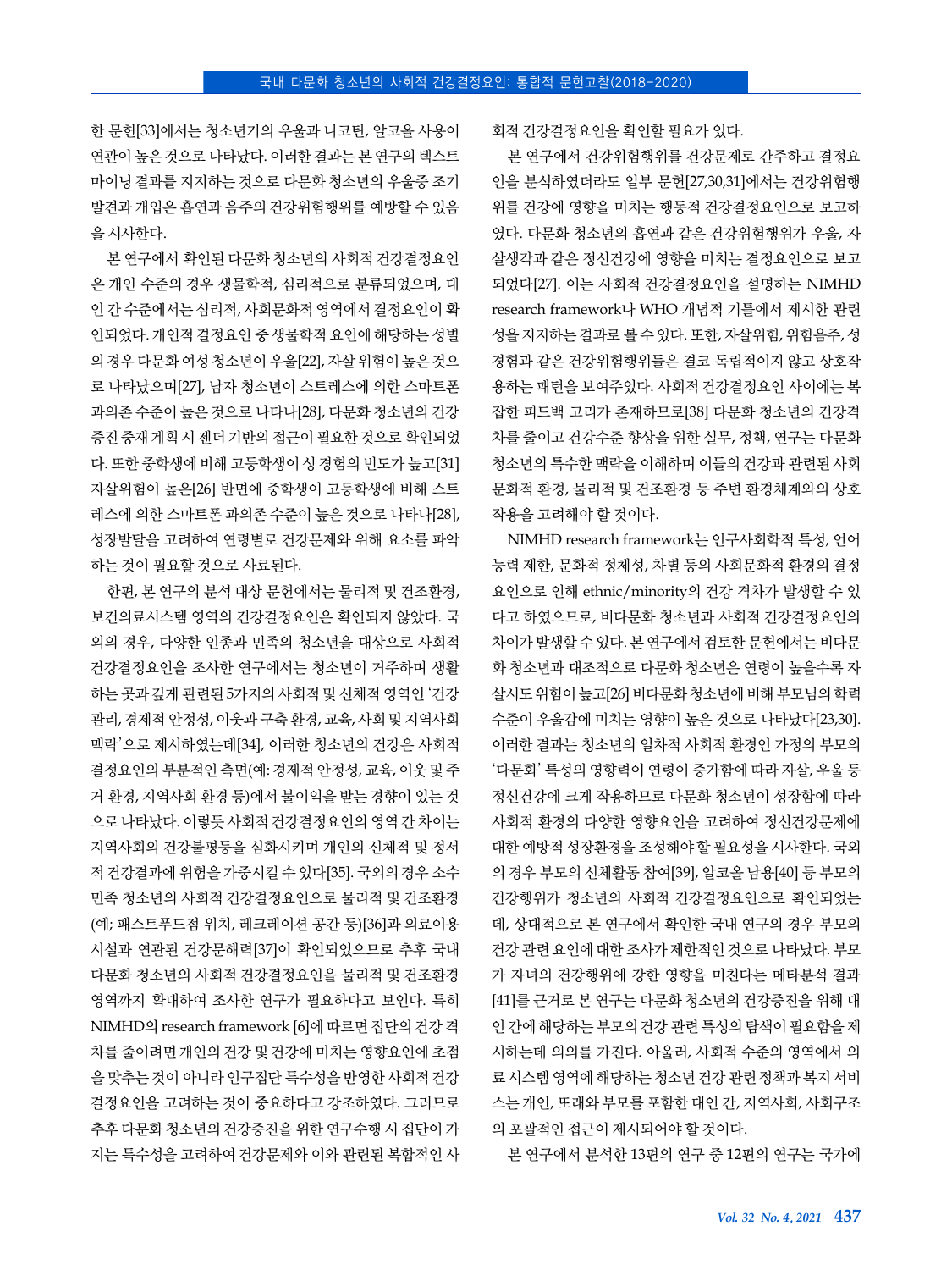서 시행하는 횡단 및 종단적 연구설계 자료를 활용하였다. 이 중 청소년건강행태조사를 활용한 9편의 연구는 중학생과 고 등학생을 모두 포함하여 분석하였으므로 청소년 발달 단계에 따른 건강문제와 사회적 건강결정요인의 구분이 제한되었다. 다문화청소년패널조사를 활용한 다른 3편의 연구 중 2편의 연 구에서도 초등학생부터 고등학생까지 연령을 구분하지 않았 으므로 다문화 청소년의 발달연령과 특성에 초점을 둔 사회적 건강결정요인 분석이 제한되었다. 특히 10~14세에 해당하는 초기 청소년은 인간 발달에 가장 중요하며 이들의 건강에 대한 사회적 맥락은 상당히 다양하고 복잡하므로[42] 다문화 초기 청소년의 건강행태와 가족, 친구, 학교 등과 같은 사회적 맥락 속에서 건강을 이해하기 위해서는 초기 청소년부터 후기까지 연령대 별로 건강지표를 측정하는 종단적 데이터 구축이 필요 하다.

한편, 본 연구에 포함된 문헌은 실험연구와 질적연구를 포 함하지 않아 사회적 건강결정요인의 심층적 탐색이 제한되었 으며, 분석된 조사연구의 다수가 이차자료분석연구로 사회적 건강결정요인의 범위가 한정적이었다는 제한점이 있다.

# **결론 및 제언**

본 연구는 국내 다문화 청소년의 건강문제를 연구한 최근 (2018-2020년) 국내 및 국외 문헌을 고찰하고 사회적 건강결정 요인 및 건강불평등 개념적 기틀에 기초하여 국내 다문화 청소 년의 사회적 건강결정요인을 분석하였다. 또한 텍스트 네트워 크 분석을 통하여 다문화 청소년의 건강 연구에서 적용한 주요 어의 경향을 확인할 수 있었다. 문헌고찰을 통해 다문화 청소년 의 정신건강 문제와 건강위험행위(스마트폰 과의존, 흡연, 위 험음주, 성행위), 이와 관련된 개인과 대인 간의 생물학적, 사회 문화적, 심리적 건강결정요인들을 확인하였다. 본 연구에서 확 인하지 못한 물리적 및 건조환경, 보건의료시스템 영역의 건강 결정요인의 관련성을 탐색하고 개인, 대인 간 수준의 요인뿐만 아니라 다문화 청소년의 특수성을 반영한 지역사회 및 사회 수 준의 요인의 식별이 필요하다. 정책 및 정부의 개입과 사회현 상을 반영하고 다양한 건강결정요인들의 상호작용이 다문화 청소년의 건강에 영향을 미치는지 확인하기 위한 탐색적 연구 를 제언한다. 또한 비다문화 청소년과 구별되는 심리적 및 사회 문화적 영역 건강결정요인에 초점을 두면서 다문화 청소년의 정신건강증진과 건강위험행위예방 및 개선을 위한 중재 개발 및 적용을 위한 후속 연구를 제언한다.

# **REFERENCES**

- 1. Korea Pression Foundation Research and Analysis team. Multicultural Familiies Media Usage Survey. Research Report. Seoul: Korea Press Foundation; 2018. Report No.: 2018-05.
- 2. Korean Educational Statistics Service. Multicultural students (Kindergarden, Elementary and Middle school) statistics [Internet]. Chung-cheong bukdo; Korean Educational Development Institute. 2020. [cited 2020 June 30]. Availabe from: [https://kess.kedi.re.kr/publ/publFile?survSeq=2020&menu](https://kess.kedi.re.kr/publ/publFile?survSeq=2020&menuSeq=3645&publSeq=3&menuCd=86036&menuId=2_7_0&itemCode=02&language=) Seq=3645&publSeq=3&menuCd=86036&menuId=2\_7\_0&item Code=02&language=
- 3. Statistics Korea. 2020 Population and Housing Census [Internet]. Daejeon: Statistics Korea. [cited 2021 April 30]. Available from:

[http://kostat.go.kr/portal/korea/kor\\_nw/1/1/index.board](http://kostat.go.kr/portal/korea/kor_nw/1/1/index.board?bmode=read&aSeq=385962) ?bmode=read&aSeq=385962

- 4. Yang GM, Jang ES, Juong EM. The longitudinal study of multicultural adolescents 2019. Research Report. Sejong: National Youth Policy Institue; 2019 December. Report No.: 979-11- 5654-247-6.
- 5. Solar O, Irwin A. A conceptual framework for action on the social determinants of health [Internet]. Social Determinants of Health Discussion Paper 2 (Policy and Practice). Geneva: World Health Organization. 2010. [accessed 2021 February 28]. Available from:

[https://www.who.int/sdhconference/resources/Conceptual](https://www.who.int/sdhconference/resources/ConceptualframeworkforactiononSDH_eng.pdf) frameworkforactiononSDH\_eng.pdf

- 6. Alvidrez J, Castille D, Laude-Sharp M, Rosario A, Tabor D. The national institute on minority health and health disparities research framework. American Journal of Public Health. 2019; 109(S1):S16-S20. https://doi.org/10.2105/AJPH.2018.304883
- 7. Breidablik HJ, Meland E, Lydersen S. Self-rated health during adolescence: Stability and predictors of change (Young-HUNT study, Norway). The European Journal of Public Health. 2009; 19(1):73-78. https://doi.org/10.1093/eurpub/ckn111
- 8. Halliday T, Mazumder B, Wong A. Intergenerational mobility in self-reported health status in the US. Journal of Public Economics. 2021;193:104307.

https://doi.org/10.1016/j.jpubeco.2020.104307

- 9. Coneus K, Spiess CK. The intergenerational transmission of health in early childhood-evidence from the German socio-economic panel study. Economics & Human Biology. 2012;10(1): 89-97. https://doi.org/10.1016/j.ehb.2011.03.002
- 10. Sweeting H, Green M, Benzeval M, West P. The emergence of health inequalities in early adulthood: Evidence on timing and mechanisms from a West of Scotland cohort. BMC Public Health. 2016;21;16:41.

https://doi.org/10.1186/s12889-015-2674-5

11. Yoo H, Cho JA. Trends in health-related intervention research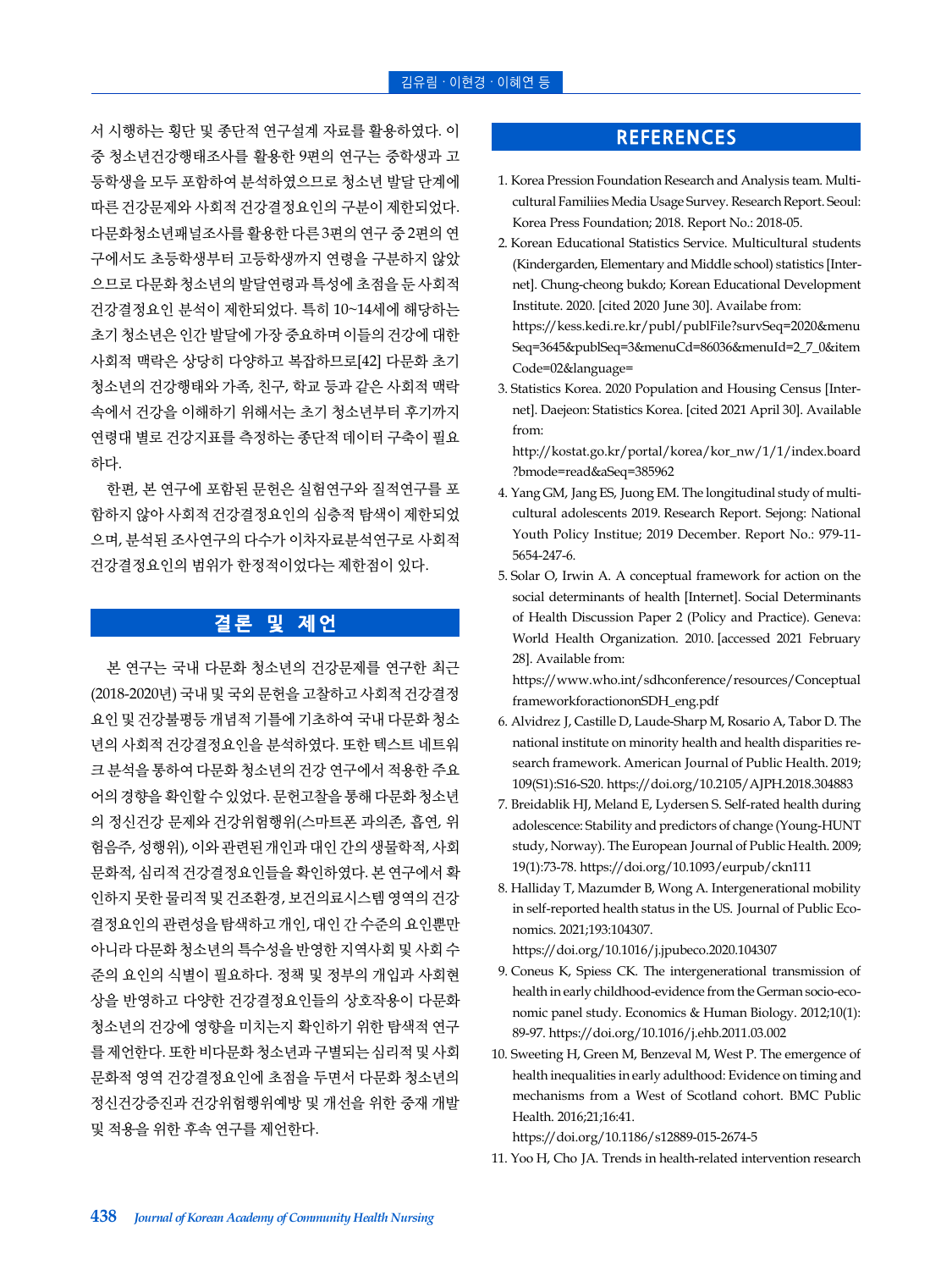applied to children and adolescents in multicultural families. Journal of Practical Engineering Education. 2019;11(1):133-141. https://doi.org/10.14702/JPEE.2019.133

- 12. Chae M-O, Kim A, Jeon HO. Related factors of problem behaviors among students of multicultural family in Korea: A systematic review. Journal of the Korea Academia-Industrial cooperation Society. 2018;19(12):614-626. https://doi.org/10.5762/KAIS.2018.19.12.614
- 13. Lee YM, Choi H. Systematic review of mental health interventions designed for multicultural children and adolescents in South Korea. Journal of Korean Academy of Psychiatric and Mental Health Nursing. 2018;27(2):159-169. https://doi.org/10.12934/jkpmhn.2018.27.2.159
- 14. Kim J, Kim M. Research trends and future challenges related to children from multicultural families. Contemporary Society and Multiculture. 2021; 11(1):1-24. https://doi.org/10.35281/cms.2021.02.11.1.1
- 15. Whittemore R, Knafl K. The integrative review: Updated methodology. Journal of Advanced Nursing. 2005;52(5):546-553. https://doi.org/10.1111/j.1365-2648.2005.03621.x
- 16. Kangasniemi M, Pakkanen P, Korhonen A. Professional ethics in nursing: An integrative review. Journal of Advanced Nursing. 2015;71(8):1744-1757.

https://doi.org/10.1111/jan.12619

- 17. Kwon SY, Bae KR. A study on the knowledge structure of cancer survivors based on social network analysis. Journal of Korean Academy of Nursing. 2016;46(1):50-58. https://doi.org/10.4040/jkan.2016.46.1.50
- 18. Park, CS. Using text network analysis for analyzing academic papers in nursing. Perspectives in Nursing Science. 2019;16(1): 12-24. https://doi.org/10.16952/pns.2019.16.1.12
- 19. Park J. Factors affecting mental health of school violence experience in Korean multicultural youth. Journal of Convergence for Information Technology. 2020;10(1):51-59. https://doi.org/10.22156/CS4SMB.2020.10.01.051
- 20. Song M, Yoon J, Kim E. Trajectories of depressive symptoms among multicultural adolescents in Korea: Longitudinal analysis using latent class growth model. International Journal of Environmental Research and Public Health. 2020;17(21):8217. https://doi.org/10.3390/ijerph17218217
- 21. Song S, Choi H. Effects of ego-resilience, family function and acculturative stress on mental health of the youth of multicultural families. Journal of Convergence for Information Technology. 2020;10(2):116-125.

https://doi.org/10.22156/CS4SMB.2020.10.02.116

22. Han K, Kahng S. Relationship among acculturative stress, depression and self-esteem of multicultural adolescents-testing a theoretical model of the stress process. Mental Health & Social Work. 2019;47(1):231-257.

https://doi.org/10.24301/MHSW.2019.03.47.1.231

- 23. Jang J, Park E, Lee S, Choi Y, Choy Y, Kim W, et al. Association between parents' country of birth and adolescent depressive symptoms: The early stages of multicultural society. Journal of Korean medical science. 2018;33(15):e166. https://doi.org/10.3346/jkms.2018.33.e116
- 24. Eun S, Lee S, Lee K. Acculturative stress amongst multicultural adolescents: Patterns, predictors, and psychosocial outcomes. Studies on Korean Youth. 2019;30(2):177-211. https://doi.org/10.14816/sky.2019.30.2.177
- 25. Jang D, Kim J. Suicidality in multicultural adolescents with visible minority perspective: Focusing on adolescents of immigrant mothers. Korea Academy of Mental Health Social Work. 2020;48(1):5-32.

https://doi.org/10.24301/MHSW.2020.03.48.1.5

- 26. Lee YS, Kim HS. A comparative study on suicide risk between multicultural adolescents and non-multicultural adolescents according to age. Journal of School Social Work. 2019:46:167- 185. https://doi.org/10.20993/jSSW.46.7
- 27. Lee R, Chang H. The mediating role of depression in the association between smoking behavior and suicidal ideation among adolescents in multicultural families in South Korea: Focusing on gender difference. Journal of Korean Society of Child Welfare. 2018;(62):29-59.

https://doi.org/10.24300/jkscw.2018.06.62.29

- 28. Lee R. Daily stress and smartphone overdependence among multicultural adolescents: Comparisons by gender and age. Journal of Digital Convergence. 2018;16(11):561-569. https://doi.org/10.14400/JDC.2018.16.11.561
- 29. Lee R, Kim J. The influence of violence victimization on smoking behavior among adolescents in multicultural families: Focusing on the moderating role of gender. Korean Journal of Youth Studies. 2019;26(1):27-53.

https://doi.org/10.21509/KJYS.2019.01.26.1.27

- 30. Park S. A study about factors associated with risky drinking between adolescents in Korean ethnic families and adolescents in multicultural families. Studies on Life and Culture. 2019;54: 161-183. https://doi.org/10.17924/solc.2019.54.161
- 31. Son Y, Choi H. Sexual behavior of adolescents in multicultural families: An analysis using data from the 15th Korea Youth Risk Behavior Survey 2019. Journal of Industrial Convergence. 2020;18(3):73-82. https://doi.org/10.22678/JIC.2020.18.3.073
- 32. Lee Y, Lee M, Park S. The mental health of ethnic minority youths in South Korea and its related environmental factors: A literature review. Journal of the Korean Academy of Child and Adolescent Psychiatry. 2019;30(3):88-99. https://doi.org/10.5765/jkacap.190019
- 33. Wang SH, Ding Y, Zhao W, Huang YH, Perkins R, Zou W, et al. Text mining for identifying topics in the literatures about adolescent substance use and depression. BioMed Central Public Health. 2016;16(1):1-8.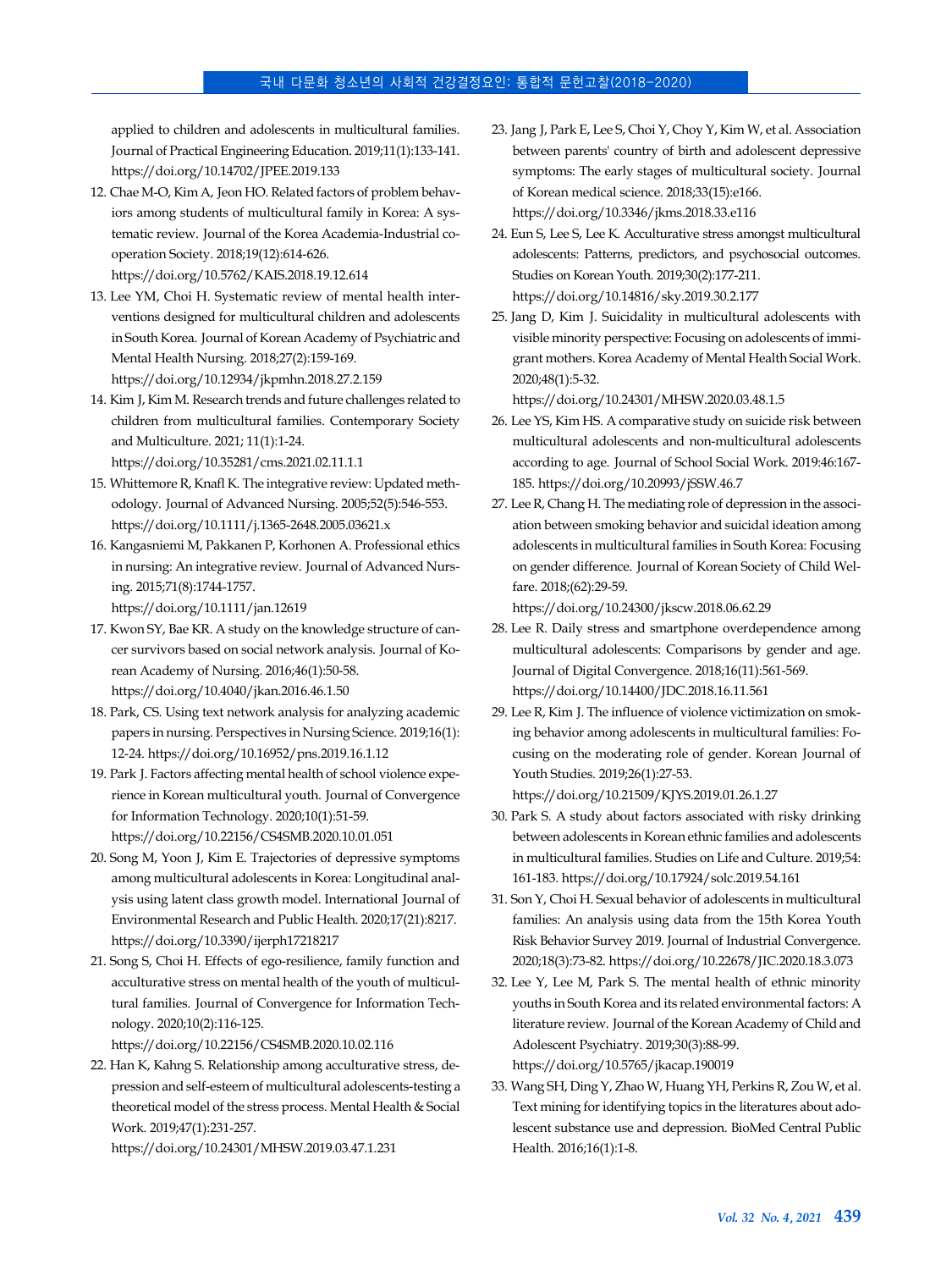https://doi.org/10.1186/s12889-016-2932-1

- 34. Wilhelm AK, Allen ML. Social determinants of health for racially and ethnically diverse adolescents. In: Barkley L, Svetaz M, Chulani V, editors. Promoting Health Equity Among Racially and Ethnically Diverse Adolescents. NY: Springer International Publishing; 2019. p. 13-28.
- 35. Held ML, Jones A, Forrest-Bank S. Predictors of Latinx youth health and emotional well-being: Social determinants of health perspective. Journal of Racial and Ethnic Health Disparities. 2020;7(6):1188-1201.

https://doi.org/10.1007/s40615-020-00744-4

- 36. Sharifi M, Sequist TD, Rifas-Shiman SL, Melly SJ, Duncan DT, Horan CM, et al. The role of neighborhood characteristics and the built environment in understanding racial/ethnic disparities in childhood obesity. Preventive Medicine. 2016;91:103-109. https://doi.org/10.1016/j.ypmed.2016.07.009
- 37. Schillinger D, Tran J, Fine S. Do low income youth of color see "The Bigger Picture" when discussing type 2 diabetes: A qualitative evaluation of a public health literacy campaign. International Journal of Environmental Research and Public Health. 2018;15(5):840. https://doi.org/10.3390/ijerph15050840
- 38. Catalyst NEJM. Social determinants of health (SDOH). New England Journal of Medicine Catalyst. 2017;3(6).

https://catalyst.nejm.org/doi/full/10.1056/CAT.17.0312

- 39. Jonsson KR, Vartanova I, Södergren M. Ethnic variations in mental health among 10-15-year-olds living in England and Wales: The impact of neighbourhood characteristics and parental behaviour. Health & Place. 2018;51:189-199. https://doi.org/10.1016/j.healthplace.2018.03.010
- 40. Gillies WM, Boden JM, Friesen MD, Macfarlane S, Fergusson DM. Ethnic differences in adolescent mental health problems: Examining early risk factors and deviant peer affiliation. Journal of Child and Family Studies. 2017;26(10):2889-2899. https://doi.org/10.1007/s10826-017-0792-7
- 41. Yee AZ, Lwin MO, Ho SS. The influence of parental practices on child promotive and preventive food consumption behaviors: A systematic review and meta-analysis. International Journal of Behavioral Nutrition and Physical Activity. 2017;14(1):1-14. https://doi.org/10.1186/s12966-017-0501-3
- 42. World Health Organization. The Global Early Adolescent Study (GEAS) Questionnaire and Training Suite [Internet]. United States: Global Early Adolescent Study (GEAS). 2021. [cited 2021 May 1]. Available from:

[https://www.who.int/reproductivehealth/publications/ado](https://www.who.int/reproductivehealth/publications/adolescence/geas-tool-kit/en/) lescence/geas-tool-kit/en/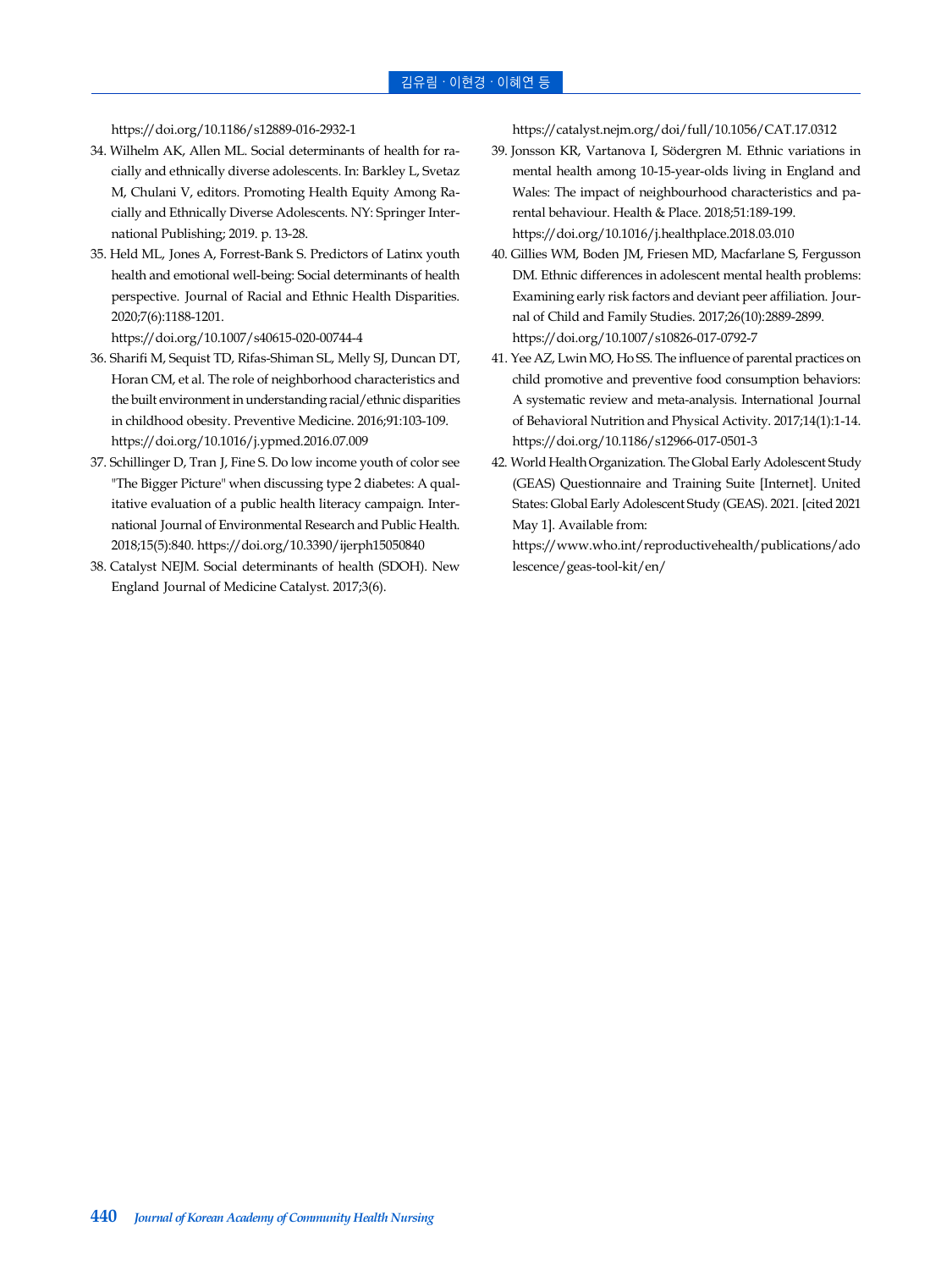| Database            | Query                                                                                                                                                                                                                                                    | Filter                                                                                                            |
|---------------------|----------------------------------------------------------------------------------------------------------------------------------------------------------------------------------------------------------------------------------------------------------|-------------------------------------------------------------------------------------------------------------------|
| PubMed              | ((Social class[Title/Abstract]) OR (social determinants of<br>health[Title/Abstract]) OR (socioeconomic<br>factors[Title/Abstract])) AND ((ethnic<br>groups[Title/Abstract])) OR (minority<br>groups[Title/Abstract]) OR (multicultur*[Title/Abstract])) | Journal Article, Adolescent: 13~18 years, Child:<br>birth-18 years, from 2018~2020                                |
| Embase              | (('social class':ti,ab, kw OR 'social determinants of<br>health':ti,ab,kw OR 'socioeconomic factors':ti,ab,kw) AND<br>'ethnic groups':ti,ab,kw OR 'minority groups':ti,ab,kw OR<br>multicultr*:ti,ab,kw) AND [2018~2020]/py                              | #1 AND [adolescent]/lim AND 'article'/it                                                                          |
| Cochrane<br>Library | Social Class in Title Abstract Keyword OR Social<br>Determinants of Health in Title Abstract Keyword OR<br>Socioeconomic Factors in Title Abstract Keyword AND<br>Ethnic Groups in Title Abstract Keyword OR multicultur* in<br>Title Abstract Keyword   | with Publication Year from 2018 to 2020, with<br>Cochrane Library publication date from Jan<br>2018 to Dec 2020   |
| CINAHI.             | AB Social Class OR AB Social Determinants of Health OR AB<br>Socioeconomic Factors AND AB Ethnic Groups OR AB<br>Minority Groups OR AB Multicultur*                                                                                                      | Limiters-PublishedDate:20180101<br>Expanders-Applyequivalentsubjects<br>NarrowbySubjectAge:-adolescent:13~18years |
| <b>RISS</b>         | 초록: 다무화 <and>초록: 첫소녀<and>초록: 거강 /<br/>2018년부터</and></and>                                                                                                                                                                                                |                                                                                                                   |
|                     | 초록: 결혼이주여성 <and>초록: 자녀<and>초록: 거강 /<br/>2018년부터</and></and>                                                                                                                                                                                              |                                                                                                                   |
| <b>KISS</b>         | 초록=다무화 AND 초록=청소년 AND 초록=거갓 주제별<br>분류=사회과학분야 주제별 분류=의약학분야 자료유형=학술지 /<br>2018년부터                                                                                                                                                                          |                                                                                                                   |

### **Appendix 1. Search Terms for Each Database**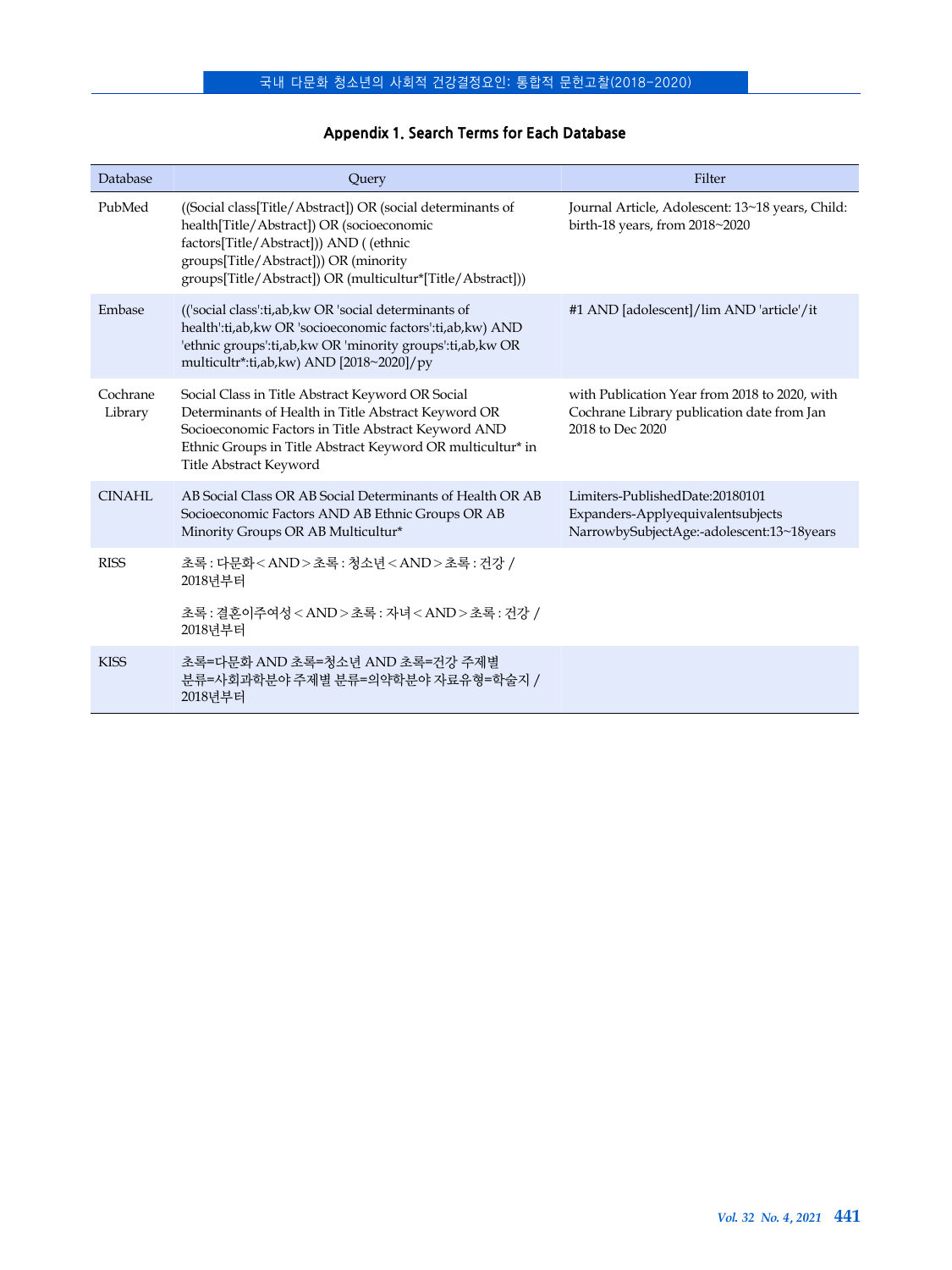### **Appendix 2. Analysis Articles**

- 1. Eun S, Lee S, Lee K. Acculturative stress amongst multicultural adolescents: Patterns, predictors, and psychosocial outcomes. Studies on Korean Youth. 2019;30(2):177-211. https://doi.org/10.14816/sky.2019.30.2.177
- 2. Han K, Kahng S. Relationship among acculturative stress, depression and self-esteem of multicultural adolescents-testing a theoretical model of the stress process. Mental Health & Social Work. 2019;47(1):231-257.
	- https://doi.org/10.24301/MHSW.2019.03.47.1.231
- 3. Jang D, Kim J. Suicidality in multicultural adolescents with visible minority perspective: Focusing on adolescents of immigrant mothers. Korea Academy of Mental Health Social Work. 2020;48(1):5-32.

https://doi.org/10.24301/MHSW.2020.03.48.1.5

- 4. Jang J, Park E, Lee S, Choi Y, Choy Y, Kim W, et al. Association between parents' country of birth and adolescent depressive symptoms: The early stages of multicultural society. Journal of Korean Medical Science. 2018;33(15):1-12. https://doi.org/10.3346/jkms.2018.33.e116
- 5. Lee R, Chang H. The mediating role of depression in the association between smoking behavior and suicidal ideation among adolescents in multicultural families in South Korea: Focusing on gender difference. Journal of Korean Society of Child Welfare. 2018;(62):29-59.

https://doi.org/10.24300/jkscw.2018.06.62.29

- 6. Lee R. Daily stress and smartphone overdependence among multicultural adolescents: Comparisons by gender and age. Journal of Digital Convergence. 2018;16(11):561-569. https://doi.org/10.14400/JDC.2018.16.11.561
- 7. Lee R, Kim J. The influence of violence victimization on smoking behavior among adolescents in multicultural families: Fo-

cusing on the moderating role of gender. Korean Journal of Youth Studies. 2018;26(1):27-53.

https://doi.org/10.21509/KJYS.2019.01.26.1.27

- 8. Lee Y, Kim H. A comparative study on suicide risk between multicultural adolescents and non-multicultural adolescents according to age. Journal of School Social Work. 2019;46:167- 185. https://doi.org/10.20993/jSSW.46.7
- 9. Park S. A study about factors associated with risky drinking between adolescents in Korean ethnic families and adolescents in multicultural families. Studies on Life and Culture. 2019;54: 161-183. https://doi.org/doi.org/10.17924/solc.2019.54.161
- 10. Park J. Factors affecting mental health of school violence experience in Korean multicultural youth. Journal of Convergence for Information Technology. 2020;10(1):51-59. https://doi.org/10.22156/CS4SMB.2020.10.01.051
- 11. Son Y, Choi H. Sexual behavior of adolescents in multicultural families: An analysis using data from the 15th Korea Youth Risk Behavior Survey 2019. Journal of Industrial Convergence. 2020;18(3):73-82.

https://doi.org/10.22678/JIC.2020.18.3.073

- 12. Song M, Yoon J, Kim E. Trajectories of depressive symptoms among multicultural adolescents in Korea: Longitudinal analysis using latent class growth model. International Journal of Environmental Research and Public Health. 2020;17(21):8217. https://doi.org/10.3390/ijerph17218217
- 13. Song S, Choi H. Effects of ego-resilience, family function and acculturative stress on mental health of the youth of multicultural families. Journal of Convergence for Information Technology. 2020;10(2):116-125.

https://doi.org/10.22156/CS4SMB.2020.10.02.116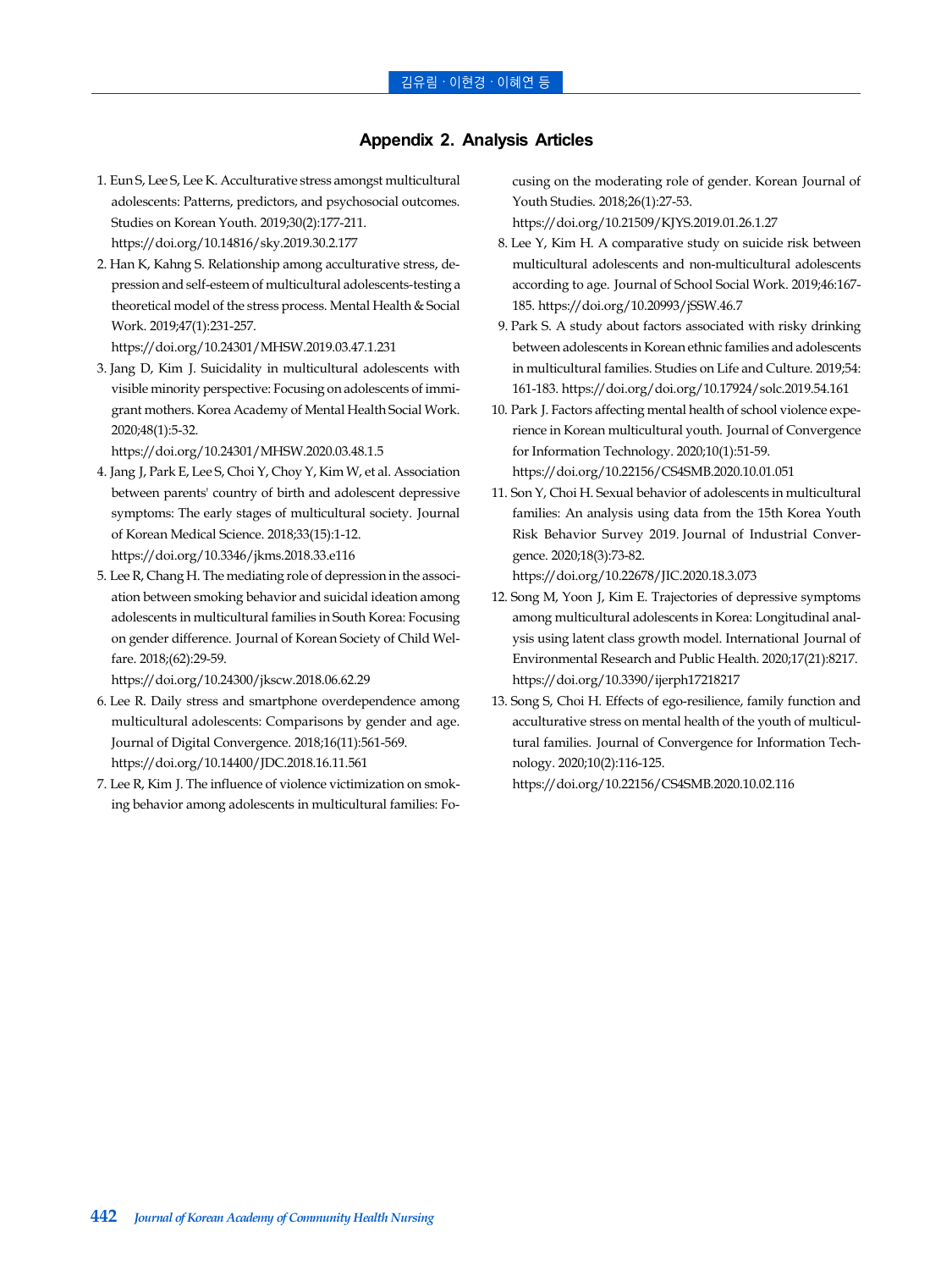# **Appendix 3. Summary of Selected Studies**

| No             | 1st author<br>(year) | Purpose                                                                                                                                                                                                                                                                                                                                                     | Design                                                  | Setting                                    | Sample demographics                                                                                                                                                                                | Theory                            | Variables/Outcomes                                                                                                                                                         | Main findings                                                                                                                                                                                                                                                                                                                                                                                                                                                                                     |
|----------------|----------------------|-------------------------------------------------------------------------------------------------------------------------------------------------------------------------------------------------------------------------------------------------------------------------------------------------------------------------------------------------------------|---------------------------------------------------------|--------------------------------------------|----------------------------------------------------------------------------------------------------------------------------------------------------------------------------------------------------|-----------------------------------|----------------------------------------------------------------------------------------------------------------------------------------------------------------------------|---------------------------------------------------------------------------------------------------------------------------------------------------------------------------------------------------------------------------------------------------------------------------------------------------------------------------------------------------------------------------------------------------------------------------------------------------------------------------------------------------|
| $\mathbf{1}$   | Eun<br>(2019)        | To explore the influence of<br>moderating resources<br>including bicultural<br>acceptance, social<br>support, and self-esteem,<br>on the pattern of<br>acculturative stress<br>development and<br>examine the difference in<br>stress outcomes including<br>depression, life<br>satisfaction, and school<br>adjustment, between the<br>identified patterns. | Descriptive,<br>secondary<br>analysis                   | 2nd (2012)-<br>4th (2014)<br><b>MAPS</b>   | $N=1,376$<br>Grade: 5~7th<br>Mean age: N/R<br>Gender: female 50.8%                                                                                                                                 | <b>Stress</b><br>process<br>model | Variables: Self esteem,<br>Acculturative stress,<br>Peer support, Family<br>support<br>Outcomes:<br>Acculturative stress,<br>Depression, Life<br>satisfaction              | 1. Three distinct classes of acculturative<br>stress development are demonstrated:<br>increasing, decreasing, and<br>constant-low.<br>2. Social support from family and friends<br>and self-esteem predicted the<br>constant-low pattern of acculturative<br>stress development.<br>3. The constant-low type of acculturative<br>stress showed low depression and<br>high life satisfaction.                                                                                                      |
| 2              | Han<br>(2019)        | To examine the mediating<br>and moderating effects of<br>self-esteem in the<br>relationship between<br>acculturative stress and<br>depression of<br>multicultural adolescents                                                                                                                                                                               | Descriptive,<br>secondary<br>analysis                   | 6th (2016)<br><b>MAPS</b>                  | $N=1,308$<br>Grade: 7~9th<br>Mean age: $N/R$<br>Gender: female 50.8%                                                                                                                               | <b>Stress</b><br>process<br>model | Variable: Self-esteem,<br>Acculturative stress<br>Outcomes: Depression                                                                                                     | 1. The level of depression increased as<br>the cultural stress of multicultural<br>adolescents increased.<br>2. Self-esteem served as a protective<br>factor to buffer or inhibit the negative<br>impact of acculturative stress on<br>depression levels.                                                                                                                                                                                                                                         |
| 3              | Jang<br>(2018)       | To determine whether<br>significant associations<br>exist between the parents'<br>country of birth and<br>adolescent depressive<br>symptoms in the early<br>stages of a multicultural<br>society                                                                                                                                                            | Descriptive<br>secondary<br>analysis                    | 8th (2012)-<br>12th (2016)<br><b>KYRBS</b> | N=327,357<br>Grade: 7~12th<br>Mean age: N/R<br>Gender: female 49.6%                                                                                                                                |                                   | Variables: Grade,<br>Gender, Region,<br>Household income<br>level, Parents'<br>country of birth,<br>Parents' education<br>level<br>Outcomes: Depressive<br>symptoms        | 1. Adolescents whose parents were born<br>abroad are more likely to have<br>depressive symptoms than<br>adolescents whose parents were<br>native Koreans.<br>2. High school students with one or both<br>non-native Korean parents have a<br>greater magnitude of depressive<br>symptoms.<br>3. In the group whose parents'<br>educational level was high school or<br>less, the depressive symptoms of<br>multicultural adolescents was higher<br>than that of non-multicultural<br>adolescents. |
| $\overline{4}$ | Jang<br>(2020)       | To identify suicidality<br>which includes<br>depression, suicidal<br>ideation, suicide plans,<br>suicide attempts and<br>lethal suicide attempts of<br>multicultural adolescents<br>based<br>on the visible minority<br>perspective                                                                                                                         | Descriptive<br>secondary<br>analysis                    | 13th (2017)<br><b>KYRBS</b>                | Grade: 7~12th<br>Multicultural<br>$N = 639$<br>Mean age: $14.85 \pm 1.74$<br>yrs<br>Gender: female 54.7%<br>Non-multicultural<br>$N=56,956$<br>Mean age: 14.99±1.75<br>yrs<br>Gender: female 49.3% |                                   | Variables: Visible<br>minority,<br>Outcomes: Suicidality<br>(suicidal<br>ideation, suicide plans,<br>suicide<br>attempts and lethal<br>suicide<br>attempts)                | Visible minority had 2.46 times higher<br>risk<br>odds for suicide attempts and 14.39<br>times higher risk for lethal suicide<br>attempts than monocultural<br>adolescents.<br>2. Difference between the three groups<br>(Visible minority, Invisible minority,<br>and monocultural adolescents) of<br>suicidal ideation was not significant,<br>but the suicide plan was found to be<br>significantly higher in Invisible<br>minority group than monocultural<br>adolescents.                    |
| 5              | Lee<br>$(2018)^{a}$  | To examine the mediating<br>role of depression in the<br>association between<br>smoking behavior and<br>suicidal ideation among<br>adolescents in<br>multicultural families in<br>South Korea, with<br>particular attention given<br>to investigating the<br>gender difference in the<br>mediating role of<br>depression                                    | Descriptive,<br>secondary<br>analysis                   | 12th (2016)<br><b>KYRBS</b>                | $N = 831$<br>Grade: 7~12th<br>Mean age: N/R<br>Gender: female 49.9%                                                                                                                                |                                   | Variables: Gender,<br>Grade, Living with<br>parent, Mother's<br>country of birth,<br>Depression, Smoking<br>behavior<br>Outcomes: Suicide<br>ideation                      | 1. Smoking behavior was positively<br>associated with a higher likelihood of<br>having suicidal ideation.<br>2. Depression partially mediated the<br>association between smoking behavior<br>and suicidal ideation.<br>3. Mediating role of depression in the<br>association between smoking behavior<br>and suicidal ideation was found for<br>only female adolescents.                                                                                                                          |
| 6              | Lee<br>$(2018)^{b}$  | To examine the association<br>between daily stress and<br>smartphone<br>overdependence among<br>multicultural adolescents,<br>focusing on the<br>moderating roles of<br>gender and age                                                                                                                                                                      | Descriptive, 13th (2017)<br>secondary KYRBS<br>analysis |                                            | $N = 794$<br>Grade: 7~12th<br>Mean age: $N/R$<br>Gender: female 47.4%                                                                                                                              |                                   | Variables: Gender,<br>Grade, Daily stress,<br>Socioeconomic<br>status, Living in<br>urban areas, Parent's<br>country of birth<br>Outcomes:<br>Smartphone<br>overdependence | 1. Daily stress was associated with<br>higher levels of smartphone<br>overdependence.<br>2. Association between daily stress and<br>smartphone overdependence was<br>more pronounced for male<br>adolescents compared to female<br>adolescents, and for middle school<br>students compared to high school<br>students.                                                                                                                                                                            |

N/R=Not reported; MAPS=Multicultural Adolescents Panel Study; KYRBS=Korean Youth Risk Behavior Survey.